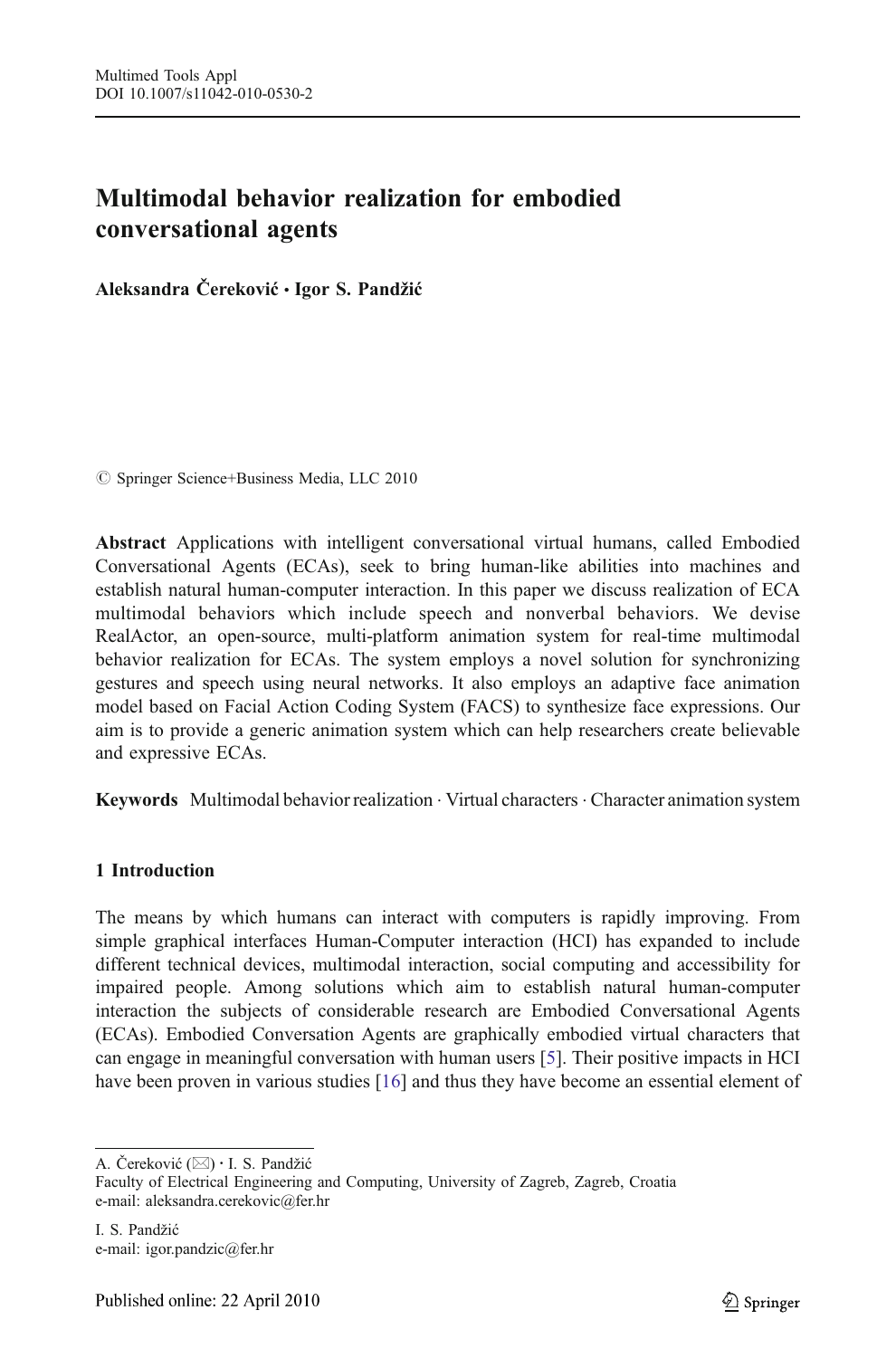computer games [[18](#page-19-0)], intelligent educational systems [\[47\]](#page-20-0) and new media such as Interactive Storytelling [\[46](#page-20-0)].

While conversing with humans, ECAs show multimodal nature of human-human conversation which includes both verbal and nonverbal channels. Thus, in order to have believable ECAs it is necessary to model both types of behaviors [\[32,](#page-19-0) [42](#page-19-0), [49\]](#page-20-0). This has posed significant challenge before researchers, as nonverbal behaviors can be exceedingly complex and depend on a multitude of diverse factors, such as gender, personality, emotional state, social relations and cultural background.

Our research focuses on one of the crucial components which makes ECAs believable and expressive in interaction with humans [\[54\]](#page-20-0), and that is the animation system which realizes multimodal behaviors. Our goal is to devise a realization system which satisfies the following requirements:

- Real-time multimodal behavior execution—realization of complex communicative utterances, which include verbal and nonverbal behaviors, in real time.
- & Animation Control—intuitive high-level mechanisms for character motion control
- Extensibility with large number of animations. The feature is especially important for culturally codified ECAs.
- & Applicability*—*applicable to a wide range of domains, such as ECAs involved in marketing, virtual tutors, advisors, as well as communicative non-player characters (NPCs) in role-playing games
- & Integrability—multi-platform, modular and easy to integrate with existing engines and application frameworks
- & Availability—open-source and publicly available for the benefit of the research community

Rather than devise a new language for describing physical realizations of multimodal human behaviors, we base our system on the existing Behavior Markup Language (BML) [[3,](#page-18-0) [30,](#page-19-0) [53](#page-20-0)]. BML is developed as part of the SAIBA (Situation, Agent, Intention, Behavior, Animation) framework, an open framework targeted at researchers in the area of ECAs and designed in collaboration with foremost experts in the field of ECAs and human communication, including psychologists, sociologists and linguists.

BML defines multimodal behaviors in human-readable XML markup, where BML elements represent various primitive actions (e.g. speech, facial and body gestures). BML allows modeling of multimodal behaviors by specifying temporal relationships between these elements.

The use of BML affords us several distinct advantages:

- BML is intuitive, yet expressive enough to model complex behaviors
- it is fairly simple to implement
- it appears to have been well-received by the research community and is already being used by several research groups [[53](#page-20-0)]

In this paper we discuss issues of multimodal behavior realization for ECAs with focus on motion control using BML. Based upon results of our previous work [\[8](#page-18-0)] we develop RealActor, the real-time behavior realization system for ECAs. Main contributions of our paper are the following: the full-body and open-source real-time multimodal behavior realization system, a novel solution for aligning animation with synthesized speech using neural networks, and adaptive face animation model based on Ekman's Facial Action Coding System (FACS) [\[14](#page-18-0)].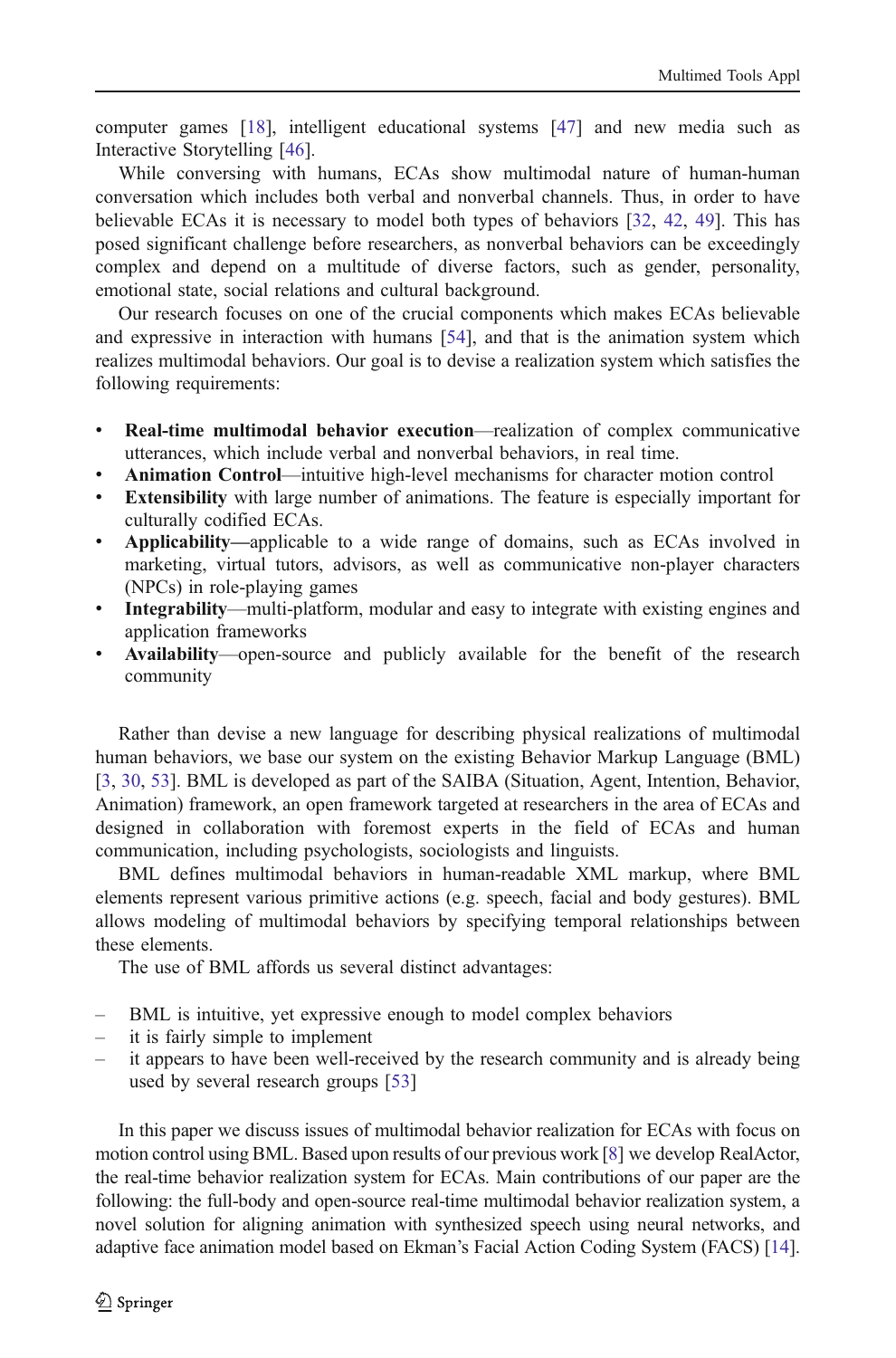### 2 Related work

Theoretical background from linguistics, psychology, and anthropology has proven the great importance of nonverbal behaviors in face-to-face communication and their strong relationship with speech. For example, research findings show that eyebrow movements can emphasize words or may occur during word-searching pauses [\[13](#page-18-0)], iconic gestures accompany certain lexical units [\[34\]](#page-19-0), co-expressive gesture and speech are shaped by dialectic between linguistic expressions and spatio-motoric representations [[34](#page-19-0)] and synthetic displays are the most frequent facial gestures accompanying speech [\[9](#page-18-0)]. Therefore, we can conclude that in multimodal interaction humans use their speech and nonverbal signals whose acoustic features, spatial characteristics and the mutual time relations form the meaning of a multimodal behavior. In HCI research with regard to synchronization of single modalities, a lot of attention has been paid to data stream synchronization in real-time multimodal fusion. Example is a prominent work by Johnston et al. [\[27](#page-19-0)], who build an architecture which integrates spoken and gestural input using unification of features which represent semantic contributions of the different modes. In their architecture, synchronization of speech and gestures is done using timemarks and a finding that speech typically follows gesture within a window of three to four seconds while gesture following speech is very uncommon [\[38\]](#page-19-0). In another work from Johnston and Bangalore [[26\]](#page-19-0) a weighted finite-state device takes speech and gesture streams as inputs and then outputs their joint interpretation. The speech stream is processed after the gesture stream, since the majority of gestures may happen to be unambiguous deictic pointing gestures.

The synchronization process in realizing multimodal behaviors for Embodied Conversational Agents, in general, depends on description of behaviors through multimodal representation languages and the temporal references of behaviors of single modalities. For example, most of the existing multimodal behavior character animation systems incorporate nonverbal behavior generation rules from psychology using statistical models which automatically generate multimodal expressions from input text [[6,](#page-18-0) [32,](#page-19-0) [36,](#page-19-0) [45\]](#page-20-0) or speech [[1,](#page-18-0) [57\]](#page-20-0). These systems work as black boxes—they use their internal representations of multimodal behaviors and produce speech and animations. When processing input text or speech, they usually use time stamps which tell the realization system when to start a specific animation in addition to the speech. The generation rules decrease the effort of ECA development, but provide no freedom for animators. After nonverbal behavior animations have been selected, if unsatisfying, they cannot be replaced with others. Moreover, animations cannot be isolated and used for another purpose. The only exception is the modular Nonverbal Behavior Generator [[32\]](#page-19-0) which has a layered architecture and uses the SmartBody module for behavior synthesis.

In multimodal behavior representation, as paper [\[30\]](#page-19-0) evidences, over the last 10 years several descriptive multimodal representation languages have been formed. These languages have certain disadvantages and are mostly utilized only by their developers. After the formation of Behavior Markup Language (BML), which is an improvement and extension of these languages [\[30\]](#page-19-0), the researchers have started to build BML compliant components which can be used by a number of ECA systems and exchanged inside the community. The main challenges that BML posed before developers are synchrony issues between modalities which may have complex correlations. So far three BML-compliant animation engines have been developed—ACE, SmartBody [[51](#page-20-0)] and EMBR system [\[22](#page-19-0)]. Articulated Communicator Engine (ACE) developed from an earlier engine based on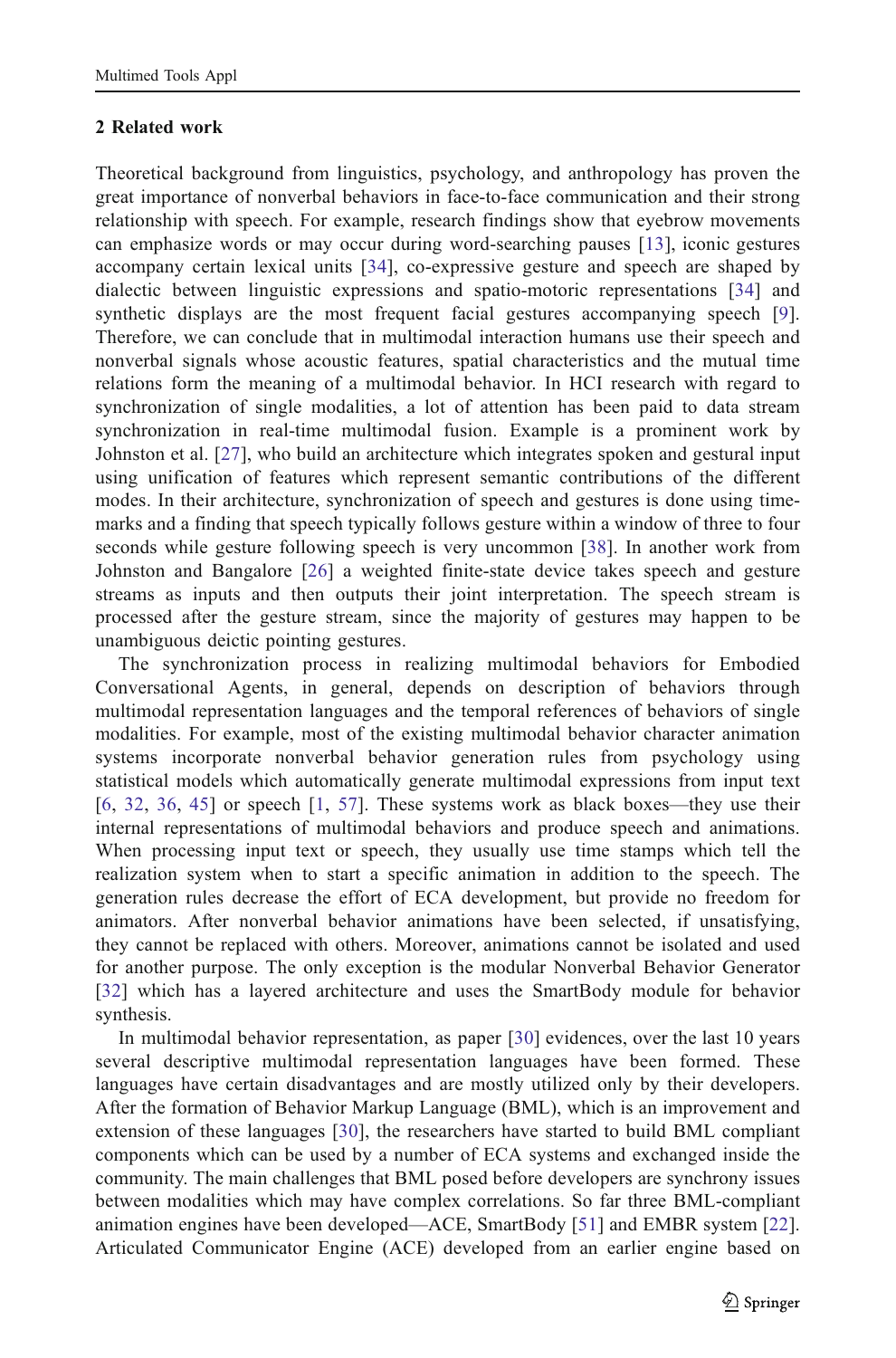multimodal utterance representation markup language (MURML) [\[29](#page-19-0)]. It provides support for facial expressions, lip synchronization, visual text-to-speech synthesis and hand gestures. It can be integrated with different graphics engines and has been utilized in two different projects—NUMACK and Max. SmartBody supports facial expressions, speech, body postures, body gestures, gaze, head motions, feedback notifications and interruptions of running behaviors. These elements are implemented as hierarchical motion controllers that act on different body parts. The controller hierarchy also includes special meta-controllers for motion blending, time-warping and scheduling. SmartBody has been utilized in several projects and integrated with a variety of engines, including OGRE, GameBryo, Unreal 2.5 and Source. SmartBody is engine-independent and interacts with the rendering engine via TCP. The most recent of the BML-compliant realizers, EMBR system, is architecturally similar to SmartBody. It is based on a modular architecture that combines skeletal animation, morph targets and shaders. Novel solution to this work is EMBRScript control language, a wrapper between the BML language and realizer. The language uses time constrains to specify time and spatial constraints of the resulting animation. Animations are produced on the fly, using motions segments, which are blocks of animations computed from recorded animations, key frames, morph targets and the inverse kinematics system. EMBR relies on free Panda3D graphics engine and Blender modeling tool.

RealActor's architecture is designed to overcome the issue of mechanical-looking motions for ECAs displayed by most of existing systems [[54\]](#page-20-0). It enables usage of example-based animations modeled by an artist or saved using motion capture data, which gives compelling results. RealActor's architecture is similar to SmartBody, but with several key differences. First, we introduce a new method of coordinating nonverbal behaviors with speech that employs machine learning techniques to achieve synchrony. Secondly, our system relies on a lexicon of animations which contain metadata necessary for mapping words to appropriate gestures during behavior planning. Our speech synthesis is based on Microsoft Speech API programming interface [\[35](#page-19-0)], by far the most popular text-to-speech system that is distributed as part of Microsoft Windows operating system and supported by virtually all commercial TTS engines. In effect, this means that our system is compatible with almost all commercial speech synthesis products in existence. And finally, our system employs an adaptive face animation model based on Ekman's FACS.

# 3 Multimodal behavior realization issues

In this section we introduce issues of building the multimodal behavior realization system with a focus on BML. Solutions which our system uses are further explained in Section [4](#page-5-0) and Section [5](#page-10-0).

3.1 Multimodal behavior specification with BML

BML defines a multimodal behavior as a block of interrelated BML elements. BML elements correspond to primitive behaviors, e.g. gesture, head, face, speech, gaze, locomotion etc. Synchronization of these different elements is possible because each element has six phases delimited with seven synchronization points—start, ready, strokestart, stroke, stroke-end, relax, end. Synchronization relationships are specified using references to these points.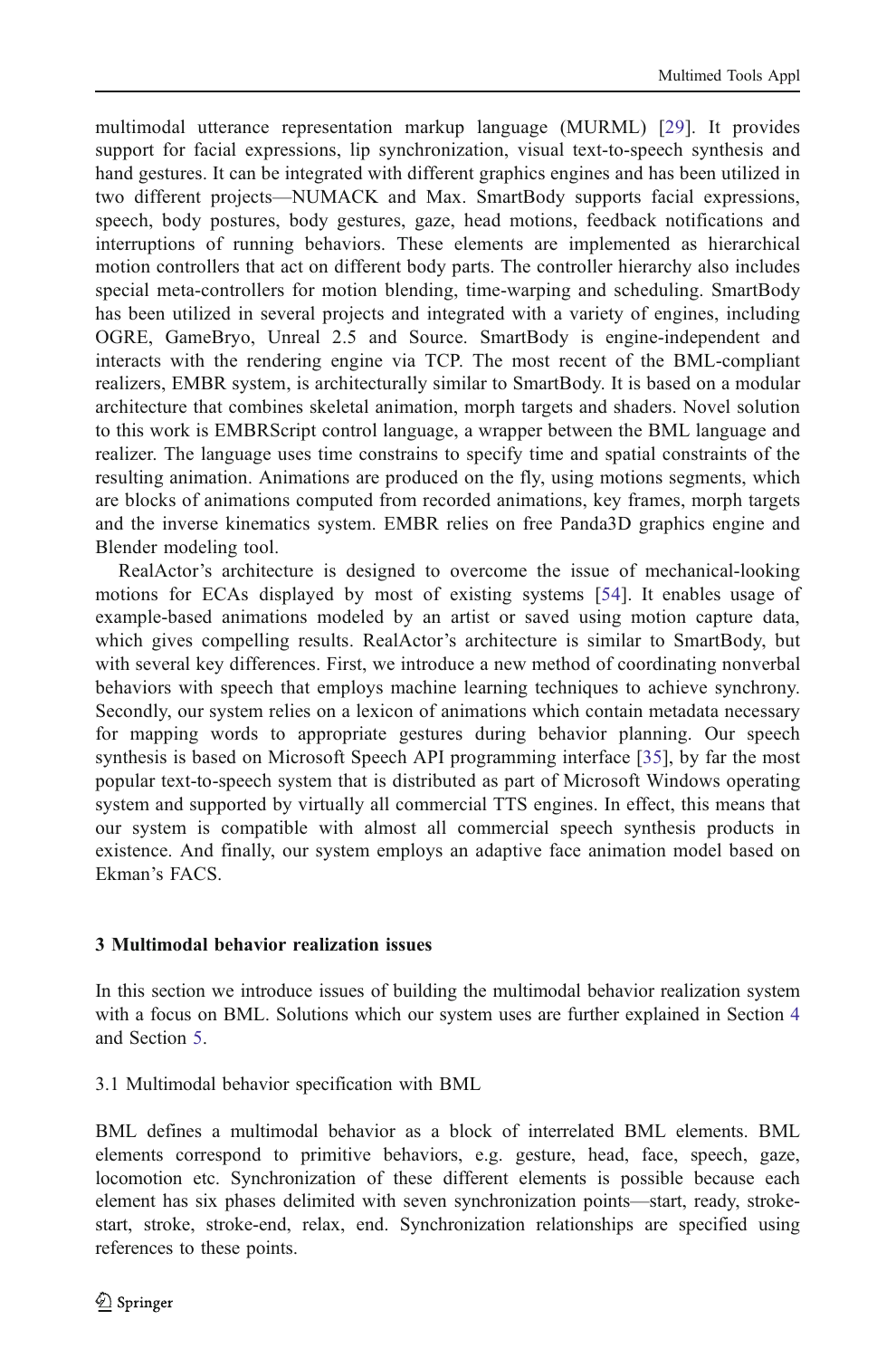<span id="page-4-0"></span>Let us consider the following BML script: Example of a BML script

```
Example of a BML script
```

```
\text{<?BMI version="1.0"?}\langle \text{act.} \rangle<bml id="bml2">
      <gesture id="q1" stroke="s1:tm" type="beat"
      hand="right" handlocation="outward; center; near"/>
      <speech id="s1">
                               me,
             <text>
                      Trust
                                     \mathbb Tknow what
                                                        I'm
                                                              <sync
id="tm"/> doing. </text>
      </speech>
      <head id="h1" stroke="s1:tm" action="rotation"
             rotation="nod" amount="1"/>
  \langle/bml>
  \langle/act>
```
In this example, the speaker utters the sentence "Trust me, I know what I'm doing." (specified in the speech element). As he pronounces the word "doing", the speaker should make a hand gesture (gesture element) and nod his head reassuringly (head element). More specifically, stroke points of the hand gesture and nod need to be aligned with the word "doing".

Each BML element has attributes and their values define physical features of primitive behaviors. In this example, speaker will use his right hand to make the beat gesture. As can be seen, BML specifies no absolute duration of primitive units. In our system, they are defined in the animation database.

# 3.2 Key challenges and design guidelines

Key challenges posed by implementation include how to model synchronization across modalities (BML elements) and how to take into account events from the environment when realizing behaviors. There is also the issue of realizing two or more BML elements of the same kind simultaneously and synchronizing animation with speech synthesized using text-to-speech (TTS) system which does not provide a priori timings. The system's design should also preserve modularity so the system can be easily extended with novel animation techniques or animation examples. Therefore we employ:

- Two-stage processing for defining timings of BML elements. Multimodal behavior realization process with BML scripts requires fine tuning of temporal relations between BML primitive units (behaviors), which are realized through animations of nonverbal behaviors and/or speech. Since primitive behaviors may have relatively complex relations, we believe that a pre-processing step, in which time boundaries for behaviors are defined, is necessary for effective multimodal behavior realization. Our two-stage processing includes parsing and preparing the elements for execution. RealActor parses BML code and then for each BML element, except synthesized speech, looks up corresponding animation in the Animation Database. During preparation, BML element cross-relations and animation timings are used to define the beginning of execution for each BML element.
- Layered Controllers for synchronization across modalities. RealActor is based on controller units responsible for realization of planned animations. The main controller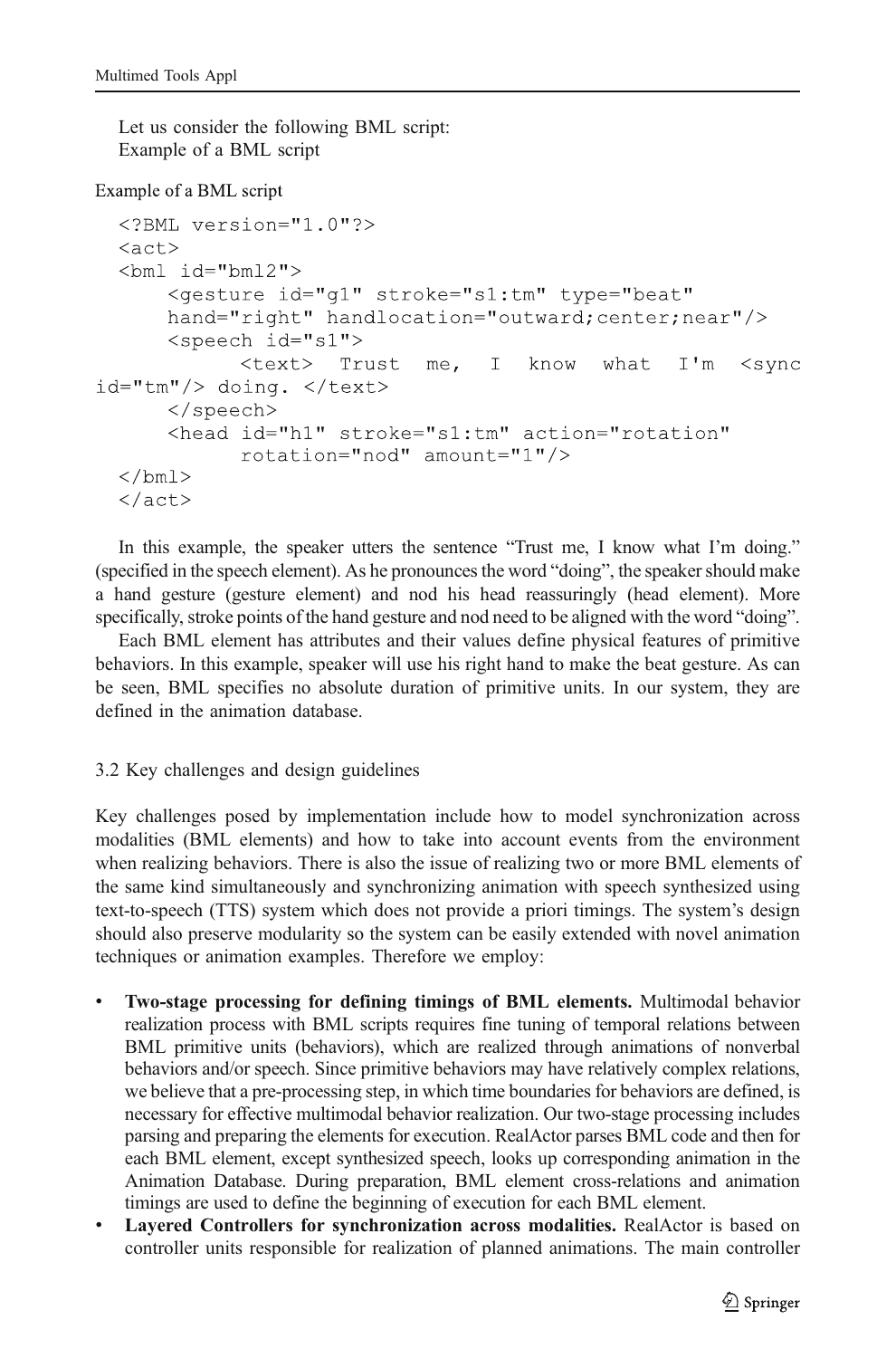<span id="page-5-0"></span>Behavior Scheduler uses timing information and time control to decide which behaviors will execute and when. By continually updating the execution phase of each behavior it is able to synchronize BML elements and provide feedback about progress of behavior execution. Underneath the Scheduler, there are several low-level controllers responsible for realization of primitive behaviors.

- External Functions for behavior control. In addition to the running behaviors the animation system should also respond to world events, especially those of the participating interlocutors. For that purpose we implement functions which control running behaviors. The behaviors can be stopped while running or they can be merged with new-coming behaviors, which are reactions to the environment events. Furthermore, RealActor supports BML's message feedback, so an external component, like BML behavior planner, can track the realization progress.
- Machine learning techniques for coordination of synthesized speech and animation. In the BML example from the previous sub-section the speaker pronounces the word "doing", makes a hand gesture (gesture element) and nods his head. More specifically, stroke points of the hand gesture and nod need to be aligned with the word "doing", as illustrated in Fig. 1. In other words, animations that correspond to these gestures must start playing in advance, so that the onset of their stroke phases corresponds with the uttering of the word "doing". To achieve this, two approaches can be applied. Dynamic adaptation attempts to synthesize necessary synchronization data on the fly [\[29\]](#page-19-0), whereas animation planning requires a priori timing information that needs to be prepared before behavior realization [\[6,](#page-18-0) [20,](#page-19-0) [51](#page-20-0), [52](#page-20-0)]. The latter approach is simpler to implement, but requires preprocessing and manual annotation of animation clips. We employ it in our system, relying on a database of annotated motion. However, that does not solve the problem of synchronizing nonverbal behaviors with synthesized speech, as most TTS modules do not provide a priori timing information for words and phonemes. Only a few TTS engines are capable of providing this data, such as Mary TTS [[44\]](#page-19-0) and Festival [[50\]](#page-20-0). Microsoft SAPI, which we use in RealActor, only provides viseme, word and sentence boundaries in real-time. Furthermore, the planning approach cannot handle self-interrupting behaviors such as gaze and head motion, nor their synchronization with other behaviors. To address these issues, we use neural networks to determine timing data in real-time where it is not available a priori.

### 4 System overview

RealActor is implemented as part of visage SDK character animation framework [[40](#page-19-0), [41\]](#page-19-0) and has the following features:

- specification of character behaviors using BML scripts
- start, stop, schedule or merge behaviors via high-level, BML-compliant API



Fig. 1 Example of multimodal synchronization in BML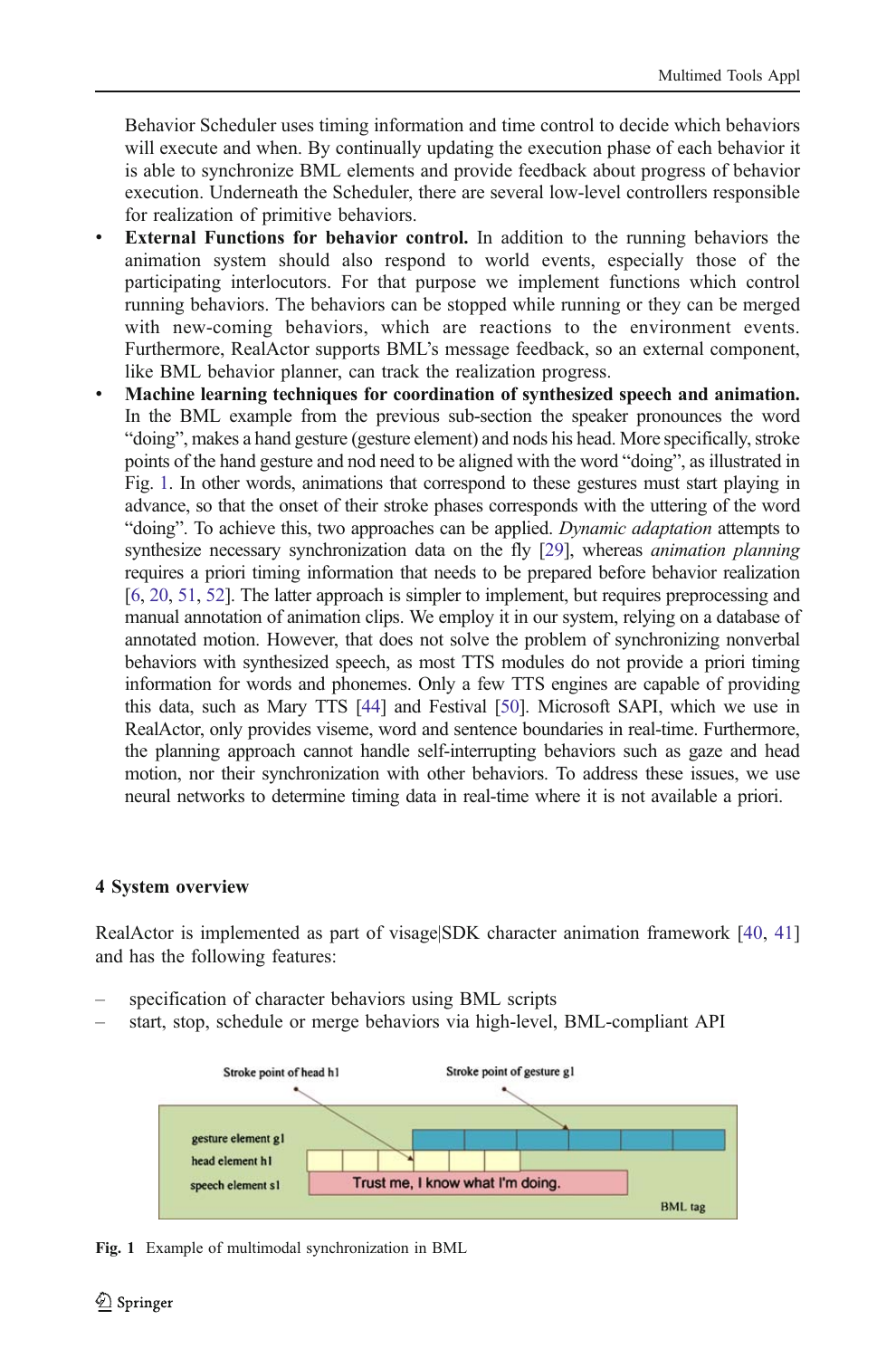- database of annotated animations shared between multiple characters
- visual text-to-speech synthesis based on industry-standard Microsoft SAPI [[35](#page-19-0)]
- lip synchronization

tecture - simplified view

- supports animation using FACS
- supports integration with any engine or application via a minimal scene wrapper
- flexible art pipeline that includes tools for automated face model production from photographs [[17](#page-18-0)] as well as automated facial morph generation and parametrization for models originating from commercial applications such as FaceGen [\[15\]](#page-18-0)

RealActor has a layered architecture (Fig. 2). At the top of the system sits the BML realizer, tasked with parsing BML scripts, planning, scheduling and executing behaviors. Its functionality is described in detail in the next section. Below it is the motion playback system. Based on MPEG-4 FBA [\[39\]](#page-19-0), it plays and blends animations that correspond to various elementary behaviors. Finally, the bottom layer is the scene wrapper, which provides a common minimal interface for accessing and updating the underlying character model. This interface needs to be implemented for different rendering engines. At the

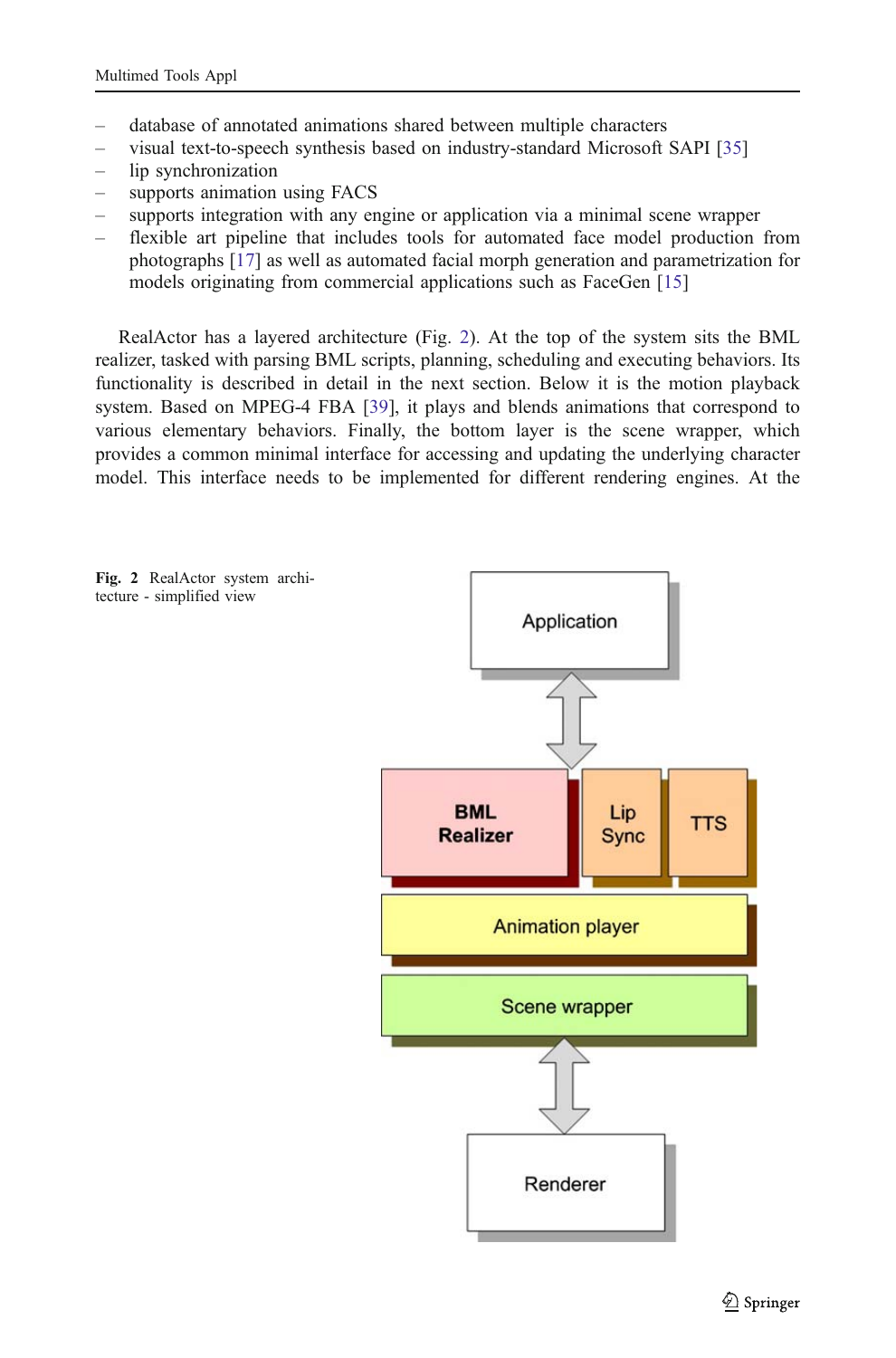moment, RealActor is supported in Horde3d [[23](#page-19-0)], Ogre [\[37\]](#page-19-0) and Irrlicht [\[25\]](#page-19-0) rendering engines.

# 4.1 Multimodal behavior realization process

RealActor is carefully designed to drive realistic responsive and interruptive behaviors for ECAs (Fig. 3). The overall realization process is done by three components responsible for:

- parsing of BML scripts
- behavior preparation and planning
- behavior execution

First component, *BML Parser*, is a component responsible for reading BML scripts and creating objects—BML blocks containing BML elements with element attributes. BML blocks are added to a list which is then passed to Behavior Planner.

Behavior Planner does animation planning in two stages, as described in the previous section. It reads the list of BML blocks and prepares each block for execution by adding timing information needed for behavior synchronization. The planning is done using a recursive algorithm in which BML elements are processed using relative references to other BML elements and absolute timing information of BML elements which have been prepared for execution. This timing information is retrieved from the Animation Database, an animation lexicon which contains a list of all existing animations. In the Database each primitive animation is annotated with time constraints, type information and information about motion synthesis process (example/ procedural). If input BML script contains a walking action, Behavior Planner uses Locomotion Planner, a subcomponent which handles character locomotion. It uses the character's current position and specified destination to compute the duration of the walking action.



Fig. 3 Architecture of RealActor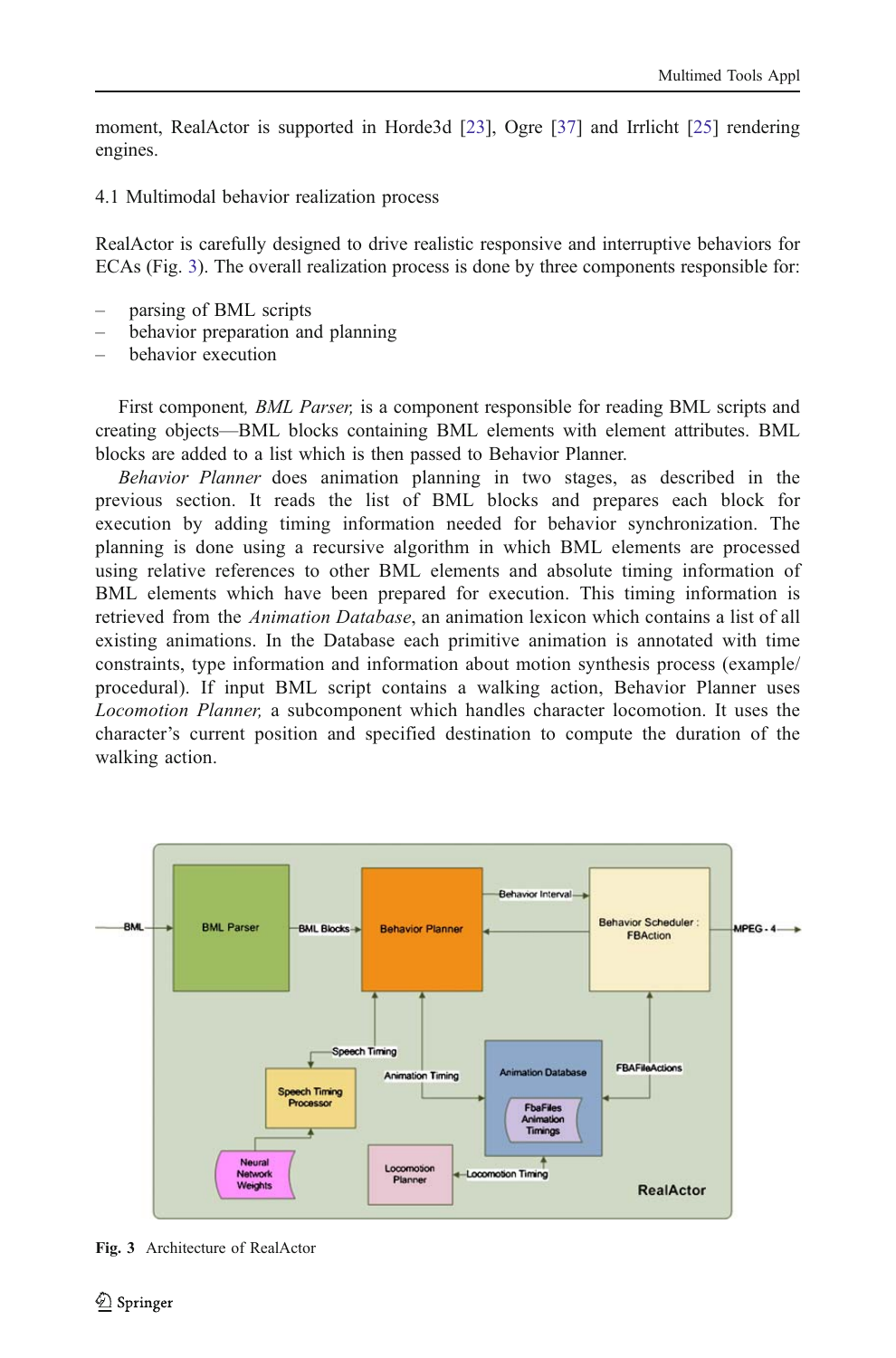The character's speech can be handled in two ways: using lip-sync or text-to-speech synthesis. If lip-sync is used, speech must be recorded in a pre-processing step and manually annotated with necessary timing information, which is then used for animation planning. Text-to-speech synthesis is more appropriate, because it can be performed concurrently with behavior realization. However, most TTS systems (including Microsoft SAPI used in RealActor) do not provide a priori phoneme and word timing information necessary for synchronization with nonverbal behavior. To address this issue we employ machine learning and neural networks, as described in the next subsection. The designed solution is implemented inside Speech Timing Processor component.

Finally, prepared BML elements are executed with TTS or lip-sync based speech and related animations (which are nonverbal behaviors) using a hierarchical architecture of animation controllers. The main controller, which we named Behavior Scheduler, uses timing information and time control to decide which behaviors will execute and when. By continually updating the execution phase of each behavior it is able to synchronize BML elements and provide feedback about progress of behavior execution. During realization, each BML block is realized sequentially. When one block is finished, the Scheduler notifies the Planner so a new BML block can be passed for execution.

The principle of realizing multimodal behaviors is based on applying the BML's primitive units to distinct body controllers, such as head, gesture, face... Behavior synchronization is handled by the Scheduler, which transmits motions to its low-level subcomponents responsible for realization of primitive behaviors (Fig. [4](#page-9-0)).

- Gazing and head movements are generated by two controllers, Gaze Controller and Head Controller, which run in parallel with the Scheduler. When new gaze direction or head movement occurs, the Scheduler sends to those two controllers parameter values which correspond to the new movement. Animation is executed depending on the current position of the character's head/eyes, target position and duration. The reason we have designed these control units is the nature of the movement of the head and eyes. During conversation, a person can sometimes make gestures that continue after his utterance is finished (meaning the body is not returned to the neural position). An example is gazing in multiuser communication; person A stops speaking and looks at person B. B then continues the conversation, which is then interrupted by person C. Person A, who was previously looking at person B, gazes at person C. This would mean that person A continues to look at person B after speaker's utterance is finished. At a time when C begins to speak, a new gaze action occurs. This event directly affects the synthesis of new movements that happen on the same modalities (eyes, head, body) because in RealActor, both head and gaze motions are designed as procedural animations which are generated on the fly using interpolation steps between the initial and target position. The implementation of head animations is partly taken from prior work [\[4\]](#page-18-0). We use head swings, nods and shakes And additionally, we have designed head tilts.
- To generate *facial expressions* we use two distinct controllers. The first controller, Face Controller, is compliant with the BML element face which controls mouth, eyes and eyebrows separately. Alternatively, we design a face animation model based on Ekman's Facial Action Coding System [\[14\]](#page-18-0). The model is controlled by AU Manager, which runs in parallel with the Scheduler, accepting and running Action Units (AUs). We have chosen Ekman's system because it is widely accepted in psychology and computer science andcan be used to synthesize an essentially infinite number of facial expressions.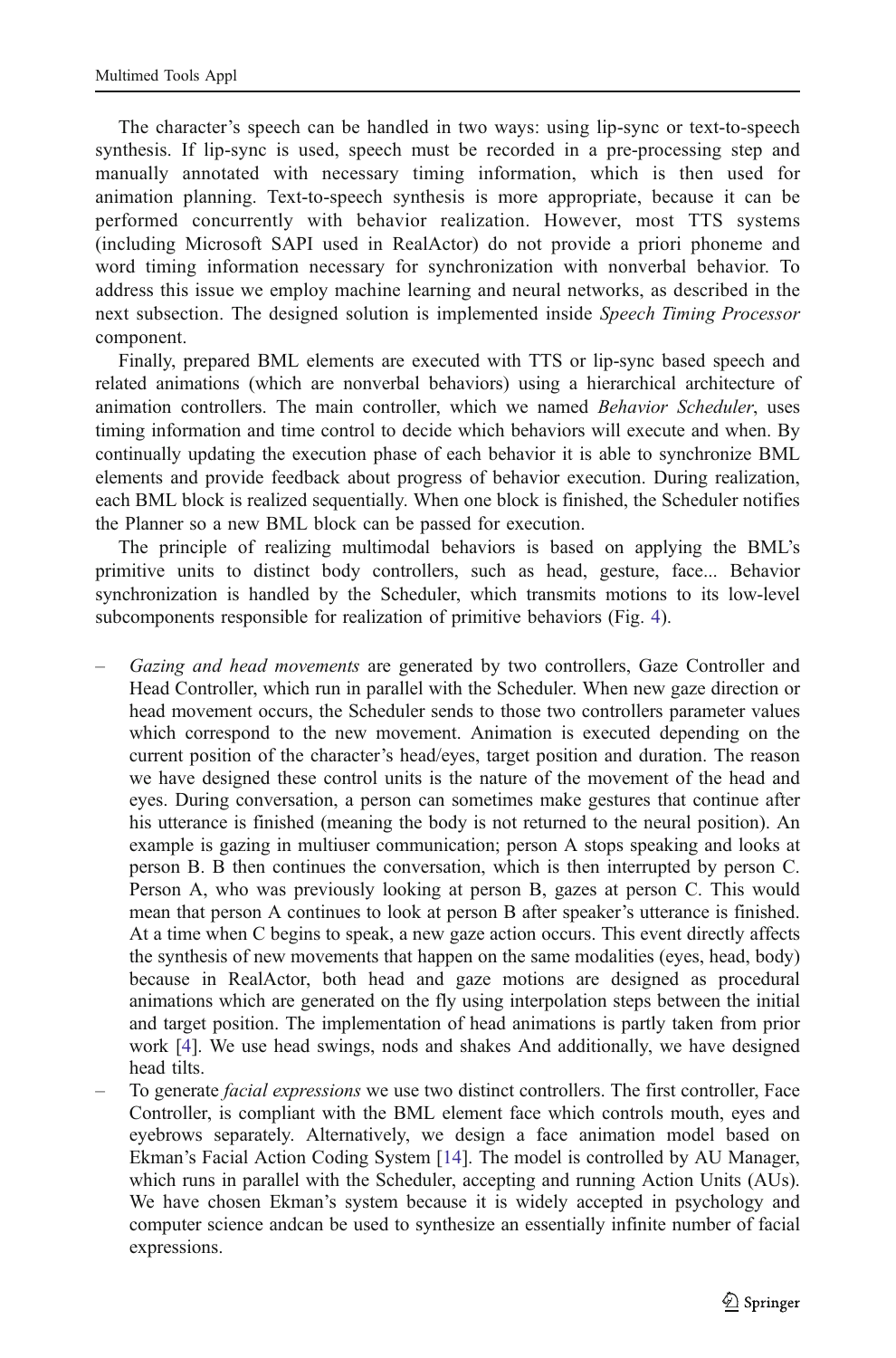<span id="page-9-0"></span>

Fig. 4 Structure of Behavior Scheduler and its low-level subcomponents responsible for realization of primitive behaviors

- Locomotion Controller accepts target location and generates a walking action.
- Most of the *gestures* are generated using motion clips from the animation database containing 52 types of gestures [[8\]](#page-18-0): beats, lexemes, conduit and generic gestures, which are complex symbolic animations controlled through external namespace elements in a BML script. The clips affect not only hands and arm movements, but also head movements which are blended with the result coming from the Head Controller.
- Speech can be generated either by applying our lip sync system [[56](#page-20-0)] to audio clips from the Speech database or using text-to-speech synthesis engine. If developers want to use audio clips, they need to manually annotate timings of specific words that need to be aligned with gestures and store timing files in the animation database.

The body controllers are placed in FAPlayer, the character animation player in visage SDK character animation framework [[40](#page-19-0), [41](#page-19-0)]. The player is responsible for blending streams of animation data in a meaningful way in order to generate responsive and believable behaviors. The player also contains a time processing unit which is essential to track behavior realization progress necessary to notify the Behavior Scheduler that it should start or stop execution of primitive units.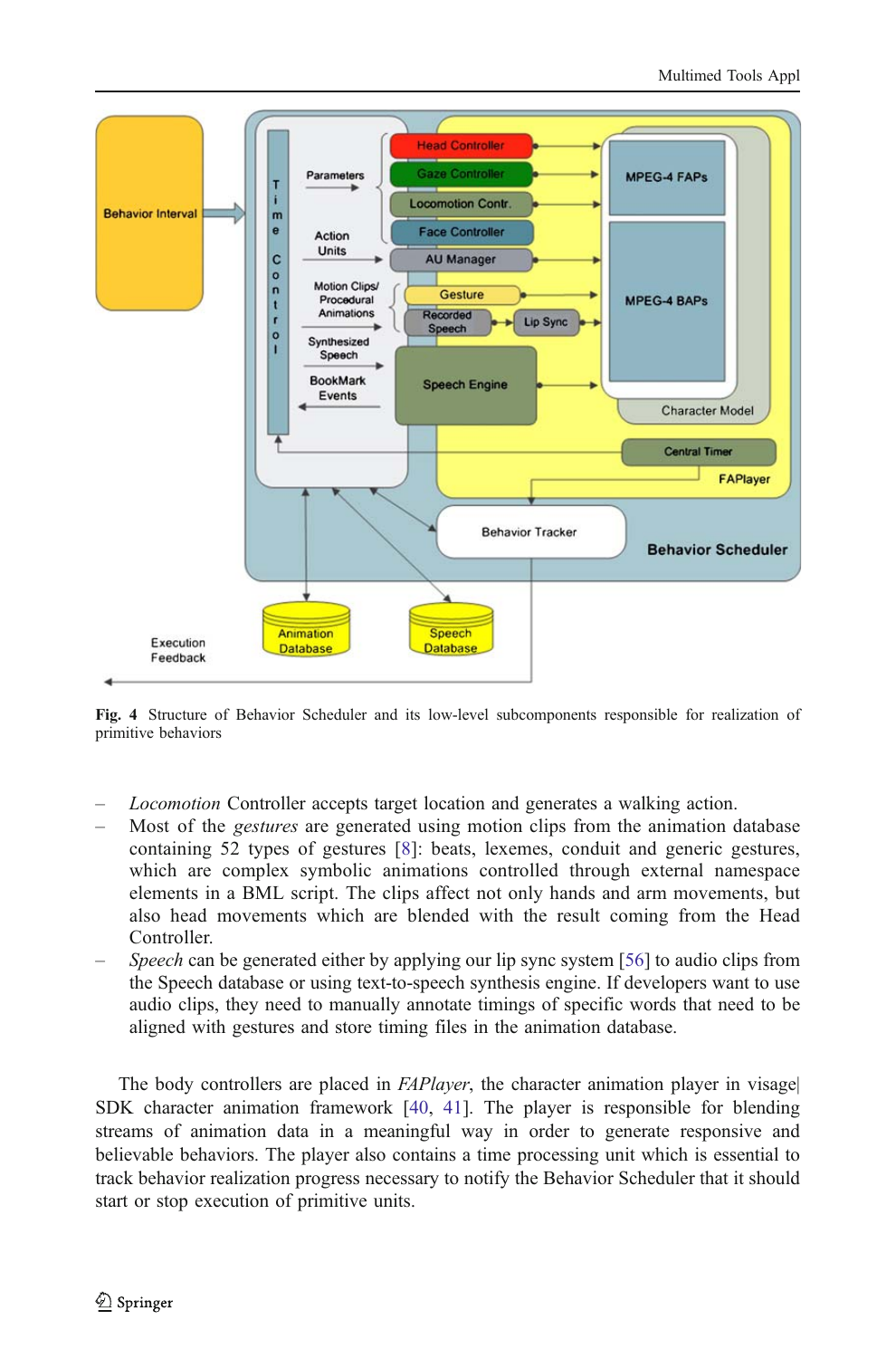#### <span id="page-10-0"></span>4.2 Playing and controlling animations

RealActor animation playback system is based on MPEG-4 Face and Body Animation standard [\[39](#page-19-0)], which specifies skeleton and face movements separately. Skeleton movement is parameterized with body animation parameters (BAPs), each controlling a specific degree of freedom of a specific joint. Facial motion is parameterized with facial animation parameters (FAPs), which either control movement of individual facial features or define the current facial expression and active visemes. Animations are applied to the character as streams of face and body animation parameters (FBAPs) values. When multiple animations affect the same character, they are blended together using linear interpolation.

RealActor provides several animation control features which are required for real-time interactive systems. Behavior Tracker (Fig. [4](#page-9-0)) is a component which contains data about the realized animations. During realization process, it uses timings of running animations and internal timing of the FAPlayer to create the realization feedback. The feedback is then passed to the Scheduler and used to remove animations that are finished with execution. The realization feedback is also provided through RealActor's API.

Furthermore, RealActor realizes multimodal utterances from BML scripts which are grouped into three different priorities: normal, merged and high priority. Normal behaviors have default priority, which is executed sequentially following the list of BML blocks. Merged behaviors are realized in addition to normal behaviors and can be used as responses to environment events, such as gazing at a person who entered the room during user-ECA interaction. High-priority behaviors interrupt running ones. When they are done executing, RealActor continues to run the interrupted behaviors. Examples of these behaviors are interruptions that do not necessitate behavior re-planning.

In RealActor we also implement functions for pausing, stopping and deleting behaviors which are running or queued. The functions are implemented using mechanisms from visage|SDK character animation framework.

### 5 Neural networks for behavior alignment

In this section we describe the approach we used to solve the issue of aligning animations with synthesized text, which is introduced in Section [3.2.](#page-4-0)

The idea of using machine learning techniques to extract prosodic features from speech is not new. Existing TTS engines often use Bayesian networks, Hidden Markov Models (HMM) and Classification and Regression Trees (CART) to estimate phoneme durations in real-time. However, the drawback of most of these approaches is that they are languagedependent due to their reliance on phonemes. Our approach instead relies on words as input and is applicable to any language.

In RealActor back-propagation neural networks (BNNs) [[43](#page-19-0)] are used to estimate word duration and align them with animation in real-time. For that purpose, we had to design the layout of our neural network system and train the BNNs with a database containing wordduration pairs in order to achieve the network configuration which yields optimal synchronization results. We specified the following requirements for our system:

– When determining word duration, TTS does word segmentation on phoneme level. Estimated durations of these phonemes depend on their positions inside the word.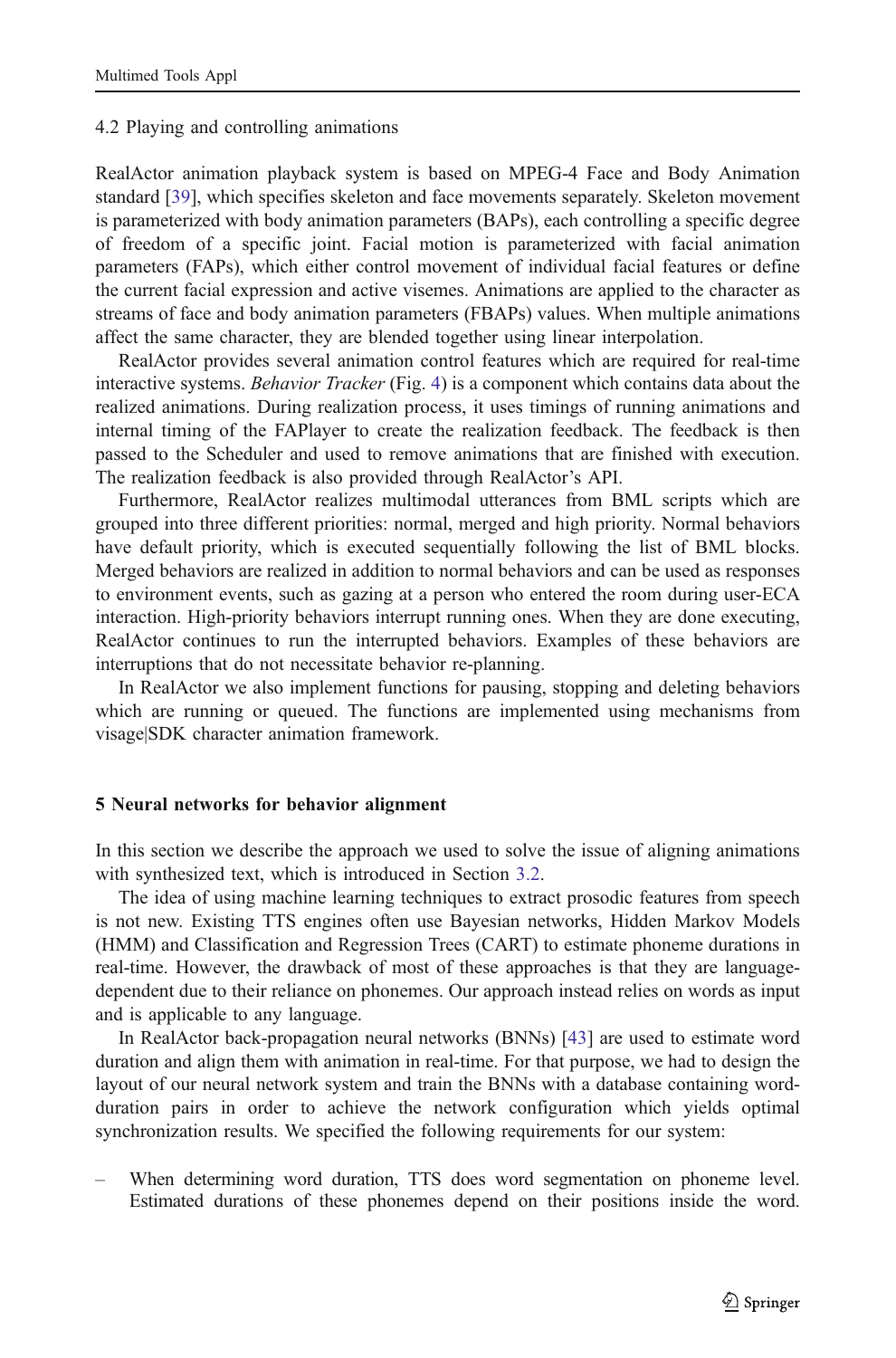Segmentation and duration are language-dependent. Since we aimed to provide a solution applicable to any language, we decided to use simple segmentation of words into letters and train networks to use correlations between letters to estimate word durations.

- As there are many combinations of letters within words and words have different numbers of letters, multiple BNNs would be defined, specializing in words with a specific number of letters.
- BNNs produce output in 0–1 range. Therefore, normalization would be used to scale this output to word durations.
- Letters' ASCII code would be used as BNN input. Letter capitalization would be ignored.

To satisfy these requirements, we experimented with several system layouts. First, we designed a system of six BNNs, each specializing in words of a particular length. The networks were trained with a database containing 1.646 different words. Training was an iterative process, where letters of each word were coded and processed by an NN. The output duration was compared with actual word duration and NN weights subsequently adjusted depending on the estimation error. The process continued until the error dropped below the specified threshold. Once the training was complete, we evaluated the resulting BNN configurations using a set of sample sentences and words. The set contained 359 words, which differed from those used in the training process. While analyzing the results we observed that considerable estimation error occurred for words which were immediately followed by punctuation. This is due to the fact that these words take about 100 ms longer to pronounce than words without punctuation (which we henceforth refer to as plain words). To address this issue, we created another experimental layout, which contained 5 pairs of BNNs. Each BNN pair specialized in words of a specific length. However, the first BNN of a pair was trained to handle plain words, while the second one specialized in words followed by punctuation. Upon training and evaluating the BNNs, we found that they were indeed more effective in estimating word durations than the original setup. Therefore, we decided to use the latter approach in our final design.

For our final system we prepared 16 pairs of neural networks (NNs) and trained them to estimate word durations. Each of the 16 pairs was trained to handle words of a specific length (1–16), like in our experimental design. The remaining three pairs would handle long words of varying lengths (16–20 for the first pair, 20–25 for the second pair, 25–35 for the third pair). The words used for training were extracted from a variety of different contexts, including newspaper articles, film dialogue and literary fiction. The resulting database contained 9.541 words of varying lengths and meanings. The longest word encountered had 16 letters, so in the end we discarded the three pairs of NNs intended to handle long words, leaving a total of 32 BNNs in the system.

Evaluation Once the BNNs were prepared, we evaluated the effectiveness of our method by using the BNNs to estimate the time when an animation should start so that its synchronization point is aligned with a specific word in a sentence. Sample sentences and words used for evaluation differed from those used in the training process. The evaluation was done by summing up the predicted durations of words preceding the synchronization word to compute the predicted time interval before synchronization point and comparing it with the correct time interval to determine estimation error. Time intervals used in the evaluation were 500 ms and 1500 ms, corresponding to shortest and longest start-stroke durations for hand gestures, respectively. During evaluation we also took into account the fact that the human eye can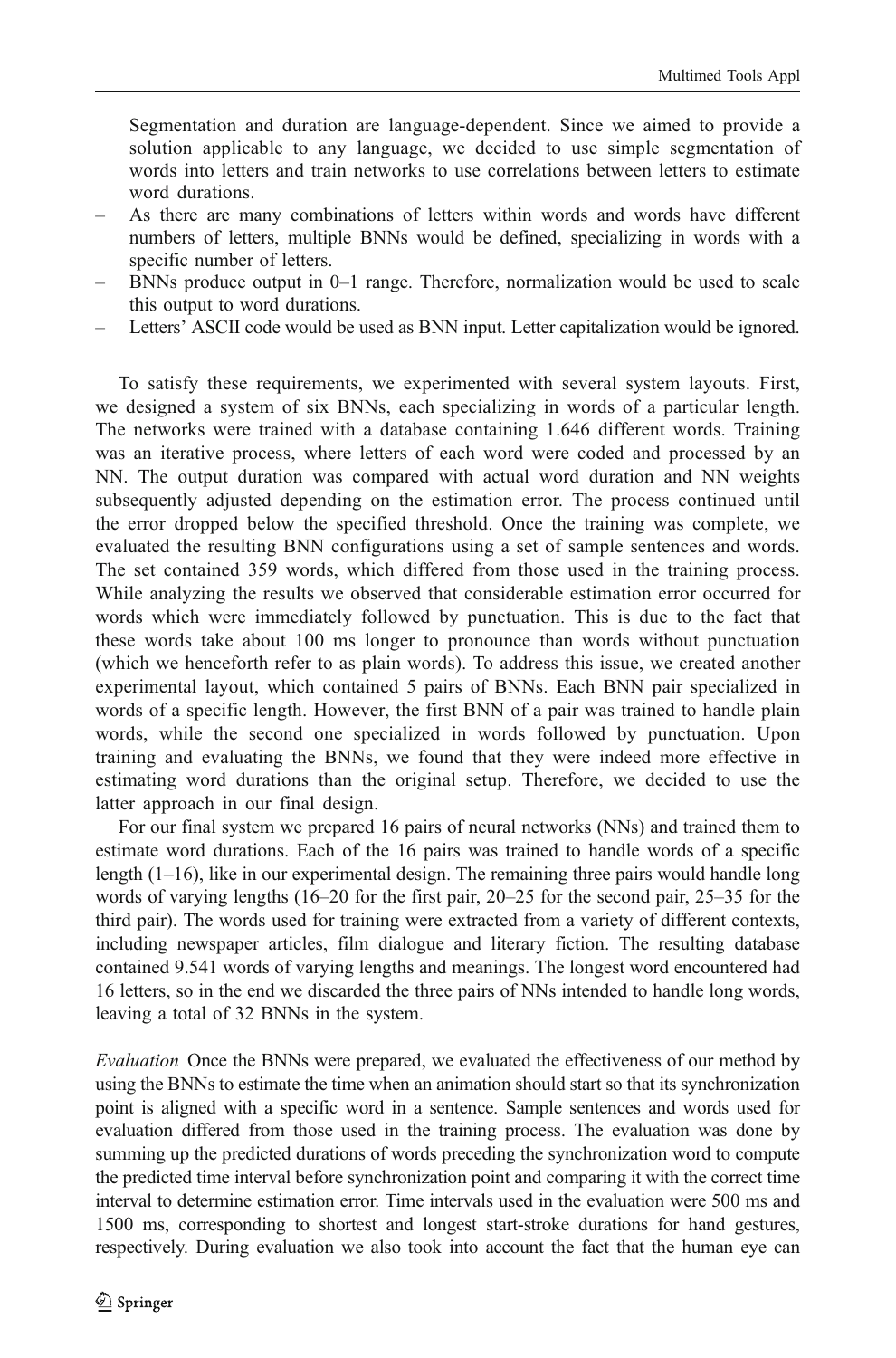tolerate deviations between speech and image of up to 80 ms [\[48\]](#page-20-0), meaning that multimodal alignment error under 80 ms is unnoticeable to the viewer. The results of the evaluation are presented in Table 1.

As shown in the table, our system was able to align 92,26% of words for the short time interval and 73,26% of words for the long interval with alignment error not exceeding the 80 ms threshold. Furthermore, the system achieved 79,03% and 56,59% alignment rates with no measurable alignment error.

Support for other TTS engines Though RealActor uses a text-to-speech system based on Microsoft SAPI by default, it can be integrated with any TTS engine with minimal effort on the user's part. In order for multimodal synchronization to work correctly, the neural networks need to be retrained with the new TTS engine, which is a largely automatic process that can take from several hours up to a day, depending on the user's system.

# 6 Face animation model

In RealActor facial motion synthesis is realized using BML element "face" and attribute values which control movements of the eyes, eyebrows and mouth separately. Alternatively, face movements can be defined with Action Units (AUs) which control our face animation model.

## 6.1 Implementation approach

Ekman's Facial Action Coding System (FACS) [[14\]](#page-18-0) is designed for a trained human expert to detect the change of facial appearance. FACS defines in total 44 different Action Units (AUs), which describe the movements of facial muscles. Using AUs a trained human can decode any facial expression as a combination of different AUs with variable duration and intensity. Similarly, any facial expression can be synthesized as a combination of action units.

We model each AU as a procedural animation which controls the specific group of FAPs over a certain amount of time. Dynamics of each AU depend on its duration and intensity. During the behavior realization process, a central unit named AU Manager coordinates execution of several AUs using weighted blending and linear interpolation (Fig. [4\)](#page-9-0).

Each Action Unit is based on the Attack-Decay-Sustain-Release model (ADSR) [\[11\]](#page-18-0), which introduces animation of linear facial features points though following realization phases: attack,

| Time interval                      | 500 ms         | $1500$ ms      |  |
|------------------------------------|----------------|----------------|--|
| No. of words handled               | 310            | 258            |  |
| No. of precisely aligned words     | 245            | 146            |  |
| Alignment rate (error under 80 ms) | 92,26%         | 73,26%         |  |
| Alignment rate (no error)          | 79,03%         | 56,59%         |  |
| Largest deviation                  | $329$ ms       | $463$ ms       |  |
| Smallest deviation                 | $1 \text{ ms}$ | $2 \text{ ms}$ |  |
| Average deviation                  | 84.37 ms       | $126.00$ ms    |  |
|                                    |                |                |  |

Table 1 Neural network evaluation results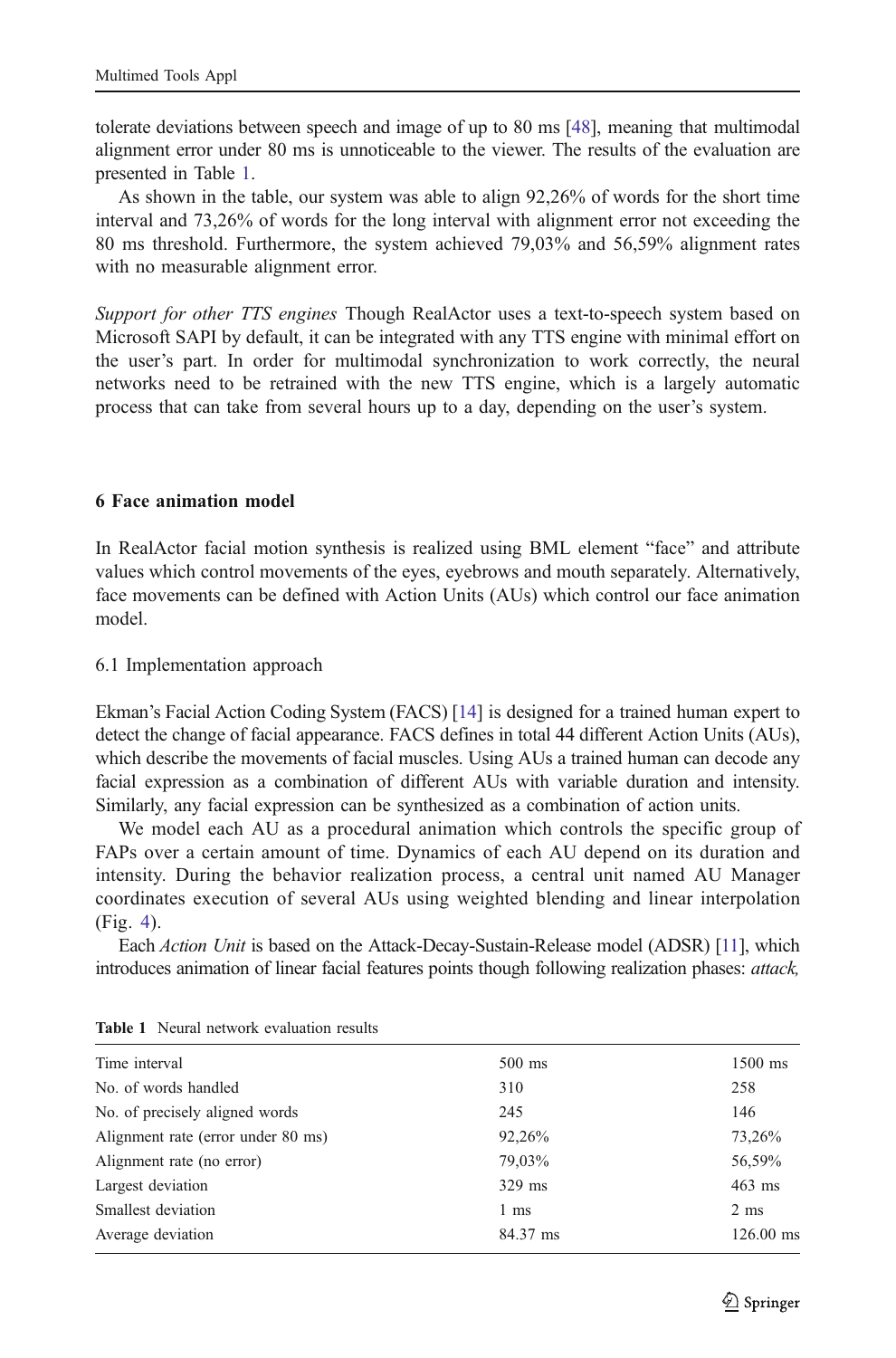<span id="page-13-0"></span>sustain, decay, release. While the BML defines behavior timings relatively using references to other elements, in our model a developer can alternatively specify duration of each phase absolutely. There are two reasons for this. First, the dynamics of face movement are highly important [[55\]](#page-20-0) and this approach provides greater control than BML itself. Second, by using explicit specification of phase durations, videos showing facial expressions can be easily recreated (an example is shown in the first case study of the evaluation). Accordingly, we propose an additional face attribute for the BML face element which controls timings of Action Units.

 $\langle$ face id ="f1" type="AU1" intensity="A" au duration="400:500:800"/>

The above example defines a BML element with id "f1". F1 defines Action Unit 1 (which is *inner eyebrow raise*) of very low intensity. To control its dynamics we use au duration attribute, which specifies that it performs very slowly, since AU1 amplitude is very low. The unit lasts 500 milliseconds and it takes 800 milliseconds until facial appearance goes back to neutral position, if there are no other facial actions. If not specified, default durations for attack, sustain, decay phases are 450, 800, 300 respectively for all Action Units.

Single Action Unit is modeled by analyzing results of face tracking. The tracker that we use has been developed at Linköpings University [[24](#page-19-0)] and comes as part of visage|SDK framework. It applies manually adaptable textured Candide 3D model to a real human's face and then tracks a set of significant feature points and extracts global parameters rotation and translation, as well as dynamic facial parameters (expressions) for each frame of the tracked video. For Action Unit modeling we adapt the face tracker to obtain the results of videos that accompany the book "Facial Action Coding System" [[14](#page-18-0)]. The idea is to analyze how movements of specific feature points occur and apply the findings to MPEG-4 FAPS. For that purpose, we have modified the tracker's source code to save the global parameters of specific feature points in given files. We separately tracked each video showing a professional actor perform a single AU of certain intensity. First, texture of the Candide model with feature points (FPs) is applied to the actor's face (Fig. 5) and when the tracking is done, results are saved into a file. In that way we have saved results of videos of 34 different Action Units. Unfortunately, these videos display only the attack phase of the Action Unit.



Fig. 5 (left) Face tracking system with adaptive mask. (right) Graph which shows movements of a left inner brow in 2D x-y plane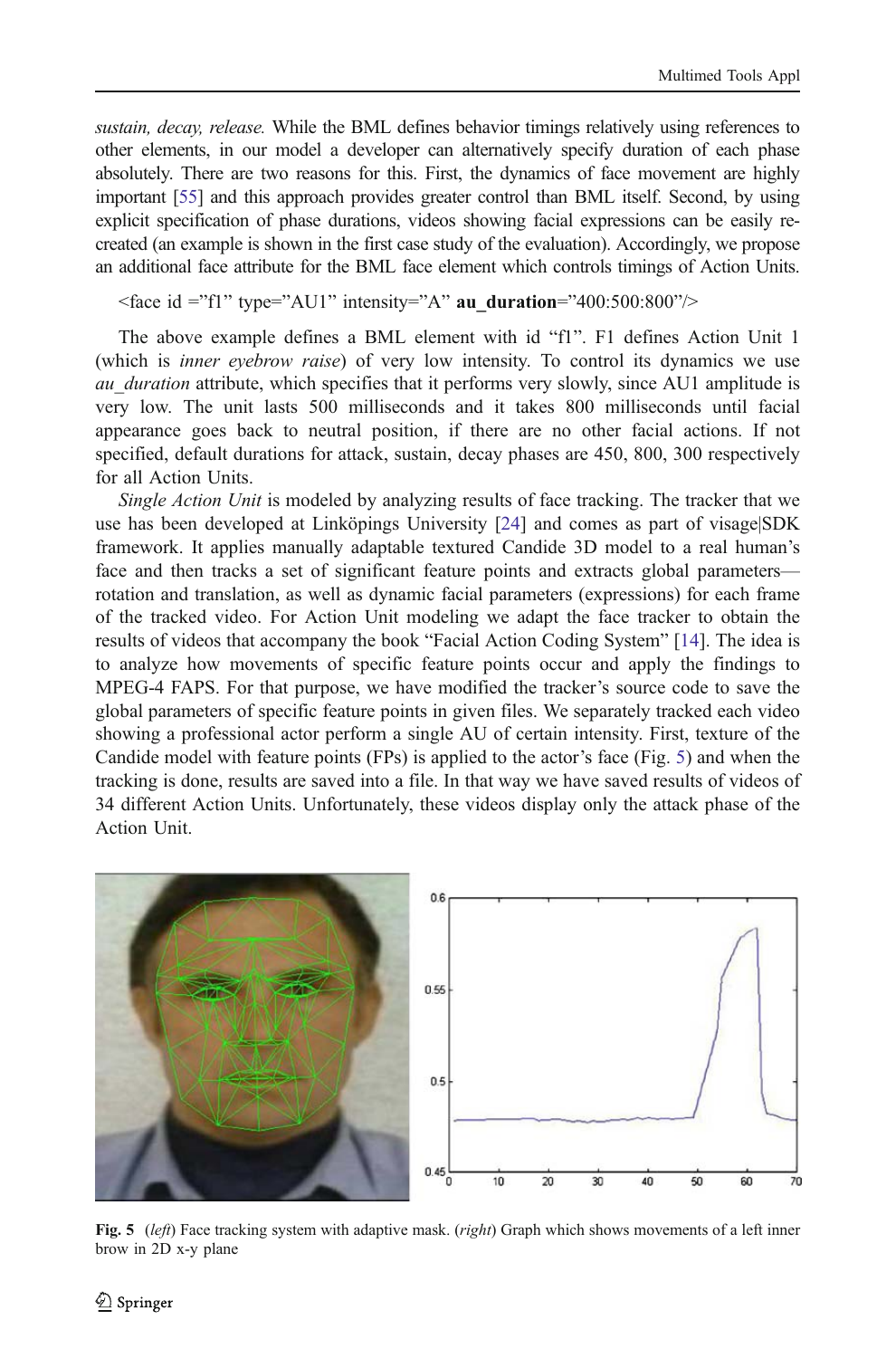Values of global parameters of specific feature points over time are then displayed with MATLAB's simulation tool [\[33\]](#page-19-0). One graph displays the dynamics of movement of one feature point in 2D plane (usually X-Y space). For each Action Unit we create up to four graphs, depending on how complex the Action Unit is and what kind of movements it affects. For example, the lip movements move a group of several feature points (MPEG-4 FBA defines 12 FAPs that affect the lips) and to model the AU which affects lips we create and analyze four graphs.

With the help of Matlab's toolbox for the linear curve fitting graph, we then approximate the graphs with mathematical functions. Each approximation is then applied to a specific MPEG-4 FAP. The maximum amplitude of FAPs for each modeled AU is defined experimentally. While FACS defines five levels of intensity for each AU, in our model amplitude of FAPs is set linearly according to the maximum value and controlled intensity of a specific AU.

For example, we explain how we model AU1, described as "inner brow movement". Figure [5](#page-13-0) depicts how the feature point of a left inner brow moves in a tracked video that shows an actor performing AU1. We approximate this function with the following equation (combination of linear and polynomial function):

$$
0 < t < attack/2f(t) = \frac{2}{3} * A_{max} * t
$$
  

$$
\frac{attack}{2} < t < attackf(t) = \frac{-2}{3 * attack} A_{max} * t^2 + \frac{4}{3 * attack} A_{max} * t
$$

The attack phase is divided into two subphases; linear and polynomial functions affect the final position of the feature point depending on the realization time. The function is then applied to FAPs raise r i eyebrow and raise  $l$  i eyebrow in a procedural action which implements AU1. Maximum value of amplitude  $A$  is defined after series of experimental movements of FAPs raise  $r_i$  eyebrow and raise  $l_i$  eyebrow and is set to 200. Sustain phase keeps feature point values the same, while decay phase uses linear fall to the neutral face position.

If a developer wants an ECA to realize AU1, they can control the dynamics of execution using *intensity* of AU1 and duration of *attack, sustain* and *decay* phases. Default intensity is the smallest one—"A"—and for AU1 its value is 40. Default duration for attack, sustain, decay phases is 450, 800, 300 respectively for all Action Units.

Using the modified face tracking system and results of analysis 34 Action Units were modeled in total. Most of the analyzed movements could be described with linear and polynomial functions. There were some graphs with peak undulations that probably come from bad video quality and these spikes were not taken into account in the approximation. In AUs which affect the mouth movement, only key feature points (lip corners and lip top and bottom) were analyzed and applied to MPEG-4 parameters. Since the tracker we used does not track eye openness, we modeled AUs which affect the eyes manually. Head movements were not analyzed since RealActor implements a head controller with head movements modeled with a similar approach [Brkic et al., 2008].

After animation implementation, modeled Action Units are compared to original video examples. Subjective evaluation shows good results, however limitations of our face model and MPEG-4 FBA standard for some AUs gives animations which cannot be the same as in the original video. First, our face model has no wrinkles. Second, some AUs describe face movements that cannot be animated using MPEG-4 FAPs. Examples are: lip points on Z plane, the movement significant for AU29; inner lip points on X plane, the movement significant for AU30, and nose on Y plane, the movement significant for AU9.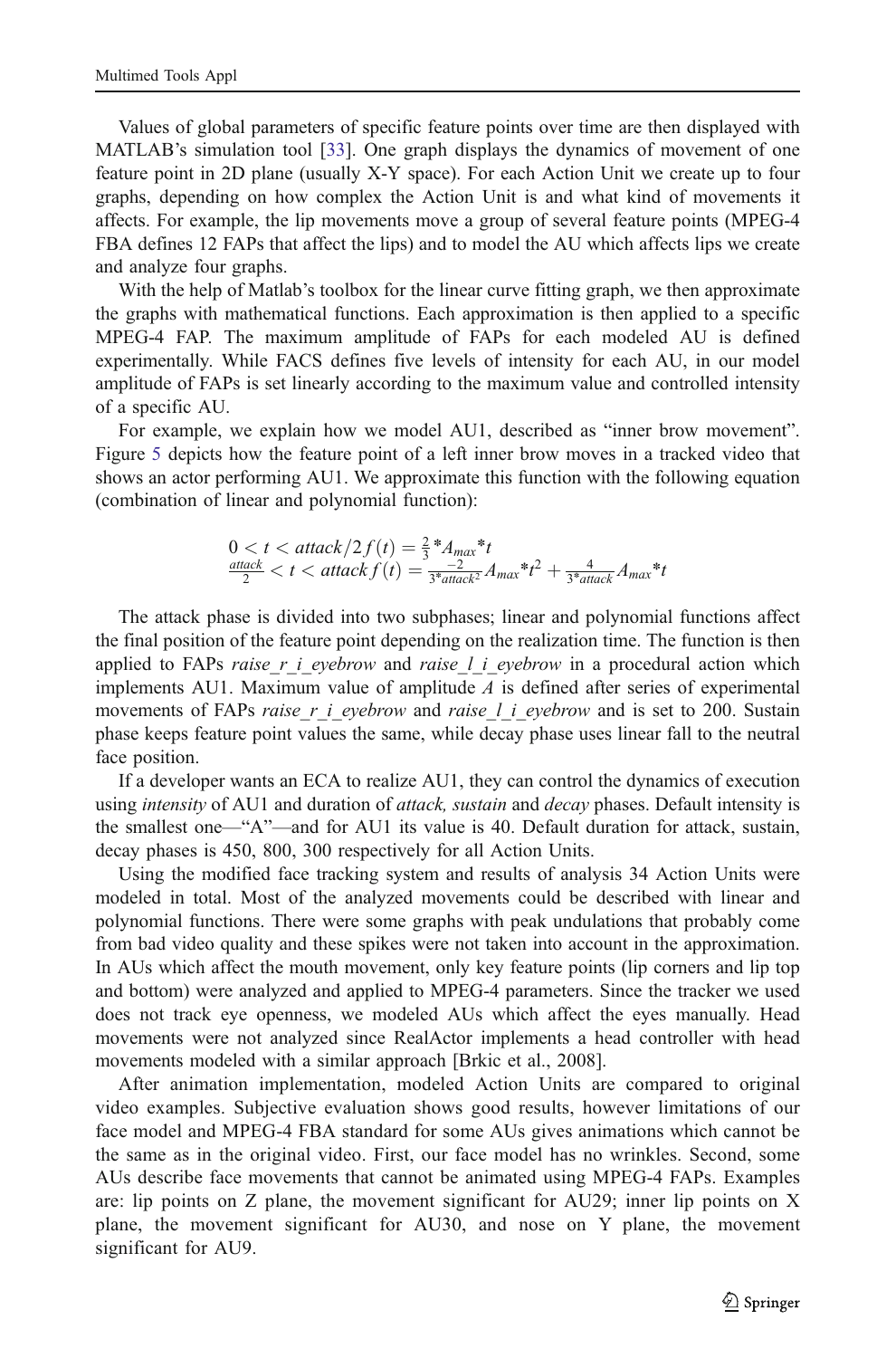In real time facial motion synthesis, modeled AUs need to be coordinated if two same AUs happen simultaneously or two AUs affect the same FAPs. Therefore we design AUManager, which is a central face animation controller for blending Action Units. For each frame of animation the blender iterates through running Action Units to determine the final value of each FAP. The final value is chosen depending on how many (same or other type) AUs affect the same FAP using weighted blending. This makes an effect of natural transitioning between Unit phases and continuous repeats of AU. For example, when AU1 is in *decay* phase and new AU1 appears, the results of *decay* and *attack* phases will be blended, second AU1 will continue without moving the brows back to neutral position. Visually, an ECA raises his/her inner eyebrows, and just as they start falling down they raise back again smoothly.

# 6.2 Evaluating the face animation model

We conducted an empirical study to evaluate the effectiveness of our face animation model. The study consists of two cases:

- 1. Imitation of face movements.
- 2. Emotion synthesis and recognition.

For both studies we recruited 28 subjects, 13 males and 15 females, aged between 23 and 35, with no experience in character animation and emotion recognition. The study included subjective judgment of animation quality and recognition of synthesized face expressions.

Imitation of face movements In the first study we wanted to estimate the accuracy of our face model. In an ideal situation we would have recruited trained FACS coders to decode designed animations. Due to lack of sufficient subjects, we chose the following methodology:

- We manually annotated 6 videos of a human who is performing combinations of different AUs. Each video lasted 2 seconds.
- Using time annotation we designed 6 canned animations of an ECA imitating the human.
- Pairs of videos were shown to human subjects. They had to rate perceived quality of "imitation", i.e. how faithful movements of ECA's face to face movements of the human. The rating was done on a 5 points Likerts scale  $(0-4)$ .

Evaluation results are shown in Table [2.](#page-16-0) Video 1 and video 6 were perceived as best quality. The second video which shows a subject wrinkling with the inner part of his eyebrows (AU4) and dilating his pupils (AU5) has a weak average grade. We suspect it's because participants were more affected by the wrinkles than by pupil dilation. Regarding the third video, combination of AU10 and AU12 in the original video makes a quadratic shape of the mouth. Using MPEG-4 FAPs we could not accomplish identical results. In summary, we are satisfied with the evaluation results.

Emotion synthesis and recognition For the second study we constructed animations of basic emotions with FACS according to theoretical specifications [\[14\]](#page-18-0). In total we made 8 canned animations (Fig. [6,](#page-16-0) Table [3](#page-17-0)). Each animation is scripted with BML and provided in RealActor's script library.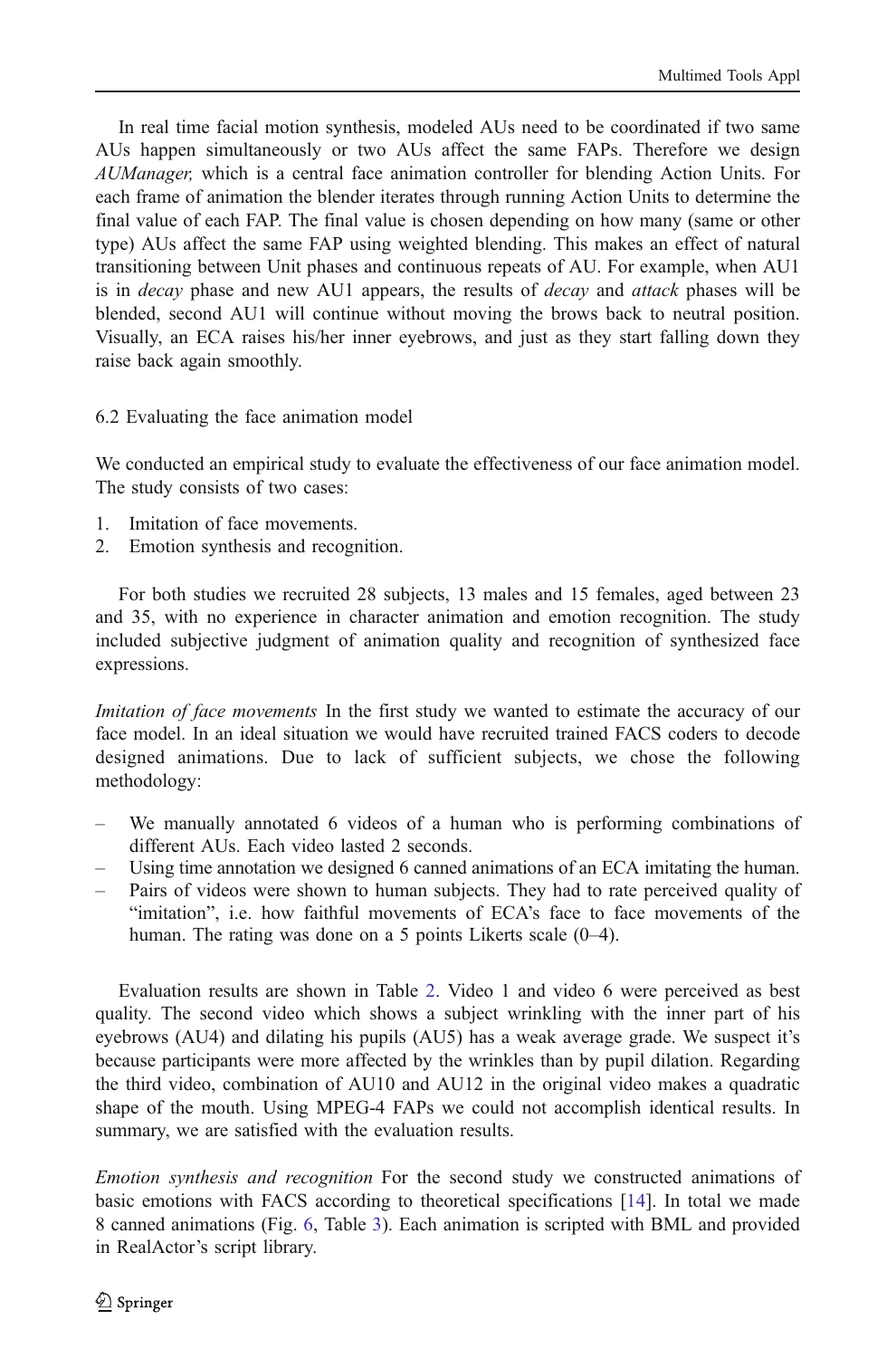| ------ - - --- - -----             |                         |                    |  |  |  |
|------------------------------------|-------------------------|--------------------|--|--|--|
| Combination of AU                  | Average Quality (max 4) | Standard deviation |  |  |  |
| Video pair $1 (AU1 + AU2 + AU4)$   | 3                       | 0,902              |  |  |  |
| Video pair $2 (AU4 + AU5)$         | 2,07                    | 1,184              |  |  |  |
| Video pair $3 (AU10 + AU12 + AU6)$ | 2,11                    | 0,916              |  |  |  |
| Video pair 4 (AU12 + AU27)         | 2,89                    | 0,916              |  |  |  |
| Video pair 5 $(AU14 + AU23)$       | 2,64                    | 1,311              |  |  |  |
| Video pair 6 (AU15 + AU17)         | 3,17                    | 0,819              |  |  |  |

<span id="page-16-0"></span>Table 2 Case study 1 evaluation results

Animations were shown to evaluation subjects. After viewing each video, they had to report perceived emotions. They could choose one of the following replies: anger, disgust, joy, fear, surprise, sadness and uncertain. Evaluation results are shown in Table [4.](#page-17-0)

Joy, surprise, sadness were the most perceived emotions, which is similar to results of Gosselin and Kiroac [\[19\]](#page-19-0). Disgust and fear were perceived badly, as well as anger, which was also reported as sadness. We observed that fear was mistaken for surprise, which is a well-known phenomenon in psychology [[12](#page-18-0)].

In summary, the animations designed for joy, surprise, and sadness were well recognized. The results have also shown that we need to improve animations of anger, fear and disgust.

### 7 Discussion and future work

Our research strives to create believable and expressive virtual characters in order to enhance the communication abilities of machines. In the paper we discuss multimodal



Fig. 6 Animations of facial expressions which were shown to evaluation subjects: anger, disgust1, joy, fear, surprise, sadness1, sadness2 and disgust2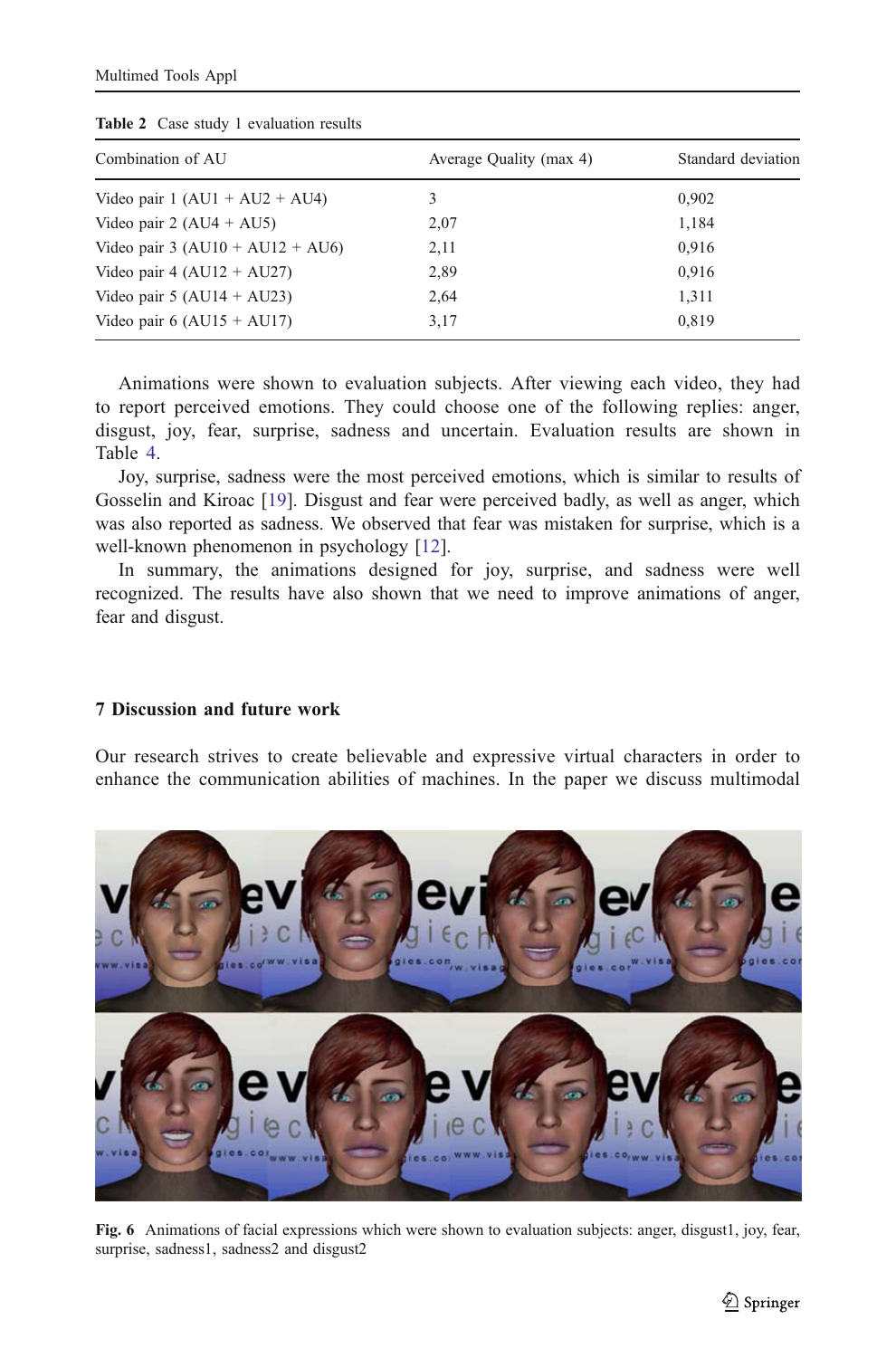| nimations<br>tion Units | Animation      | Emotion  | Combination of AUs |
|-------------------------|----------------|----------|--------------------|
|                         | 1              | Anger    | 4, 5, 7 and 27     |
|                         | $\overline{2}$ | Disgust  | 10 and 17          |
|                         | 3              | Joy      | 6 and 12           |
|                         | 4              | Fear     | 1, 2, 5, 4 and 15  |
|                         | 5              | Surprise | 1, 2, 5 and 26     |
|                         | 6              | Sadness  | 1, 4, 11 and 15    |
|                         | 7              | Sadness  | 6 and 15           |
|                         | 8              | Disgust  | 11 and 17          |
|                         |                |          |                    |

<span id="page-17-0"></span>Table 3 Designed an and combination of Ac

synchronization issues for ECAs and present RealActor, an open-source character animation and behavior system with support for modeling multimodal communication. The system is based on Behavior Markup Language (BML) and freely available to the research community. To our knowledge, it is one of four BML-compliant animation systems in existence. We propose a universal, language- and engine-independent solution to the issue of synchronizing verbal and nonverbal expressions by using neural networks to estimate word durations. We develop and evaluate the face animation model based on Ekman's Action Units which can synthesize an infinite number of facial expressions. Our system is designed in such a manner that it can be integrated with existing engines and application frameworks with minimal effort. RealActor will serve as a basis for our multi-party tour guide system [[7](#page-18-0)], which will be a true test of its capabilities.

While testing RealActor, we observed that manual authoring of BML behavior scripts can be a time-consuming and counter-intuitive process that requires a strong understanding of the BML specification and constant animation lexicon look-ups. One idea is to develop a graphical BML tool for more intuitive script authoring, while another is to provide a higher-level component for automatic behavior generation. Considerable research has been done on methods of automatically deriving multimodal behaviors from text and our approach would build upon work presented in [[32\]](#page-19-0). The situation is similar with Action Units. Facial expression synthesis with our model requires a basic knowledge of Ekman's Facial Action Coding System (FACS).

| Animations           | Anger    | Disgust      | Joy          | Fear         | Surprise     | Sadness      | Not sure     |
|----------------------|----------|--------------|--------------|--------------|--------------|--------------|--------------|
| Anger                | 0,32     | 0,07         | $\mathbf{0}$ | 0,07         | $\mathbf{0}$ | 0,20         | 0,32         |
| Disgust1             | 0.29     | 0,57         | $\mathbf{0}$ | $\mathbf{0}$ | 0,04         | $\mathbf{0}$ | 0,10         |
| Joy                  | $\Omega$ | $\mathbf{0}$ | 1            | $\mathbf{0}$ | $\mathbf{0}$ | $\mathbf{0}$ | $\mathbf{0}$ |
| Fear                 | $\theta$ | $\mathbf{0}$ | $\mathbf{0}$ | 0,29         | 0,46         | 0,21         | 0,04         |
| Surprise             | $\theta$ | $\mathbf{0}$ | $\mathbf{0}$ | 0,07         | 0,89         | $\mathbf{0}$ | 0,04         |
| Sadness <sub>1</sub> | $\theta$ | 0,1          | $\mathbf{0}$ | $\mathbf{0}$ | $\mathbf{0}$ | 0,79         | 0,11         |
| Sadness <sub>2</sub> | $\theta$ | 0,11         | $\mathbf{0}$ | 0,11         | $\mathbf{0}$ | 0,57         | 0,2          |
| Disgust <sub>2</sub> | 0,25     | 0,46         | 0,04         | 0,07         | $\mathbf{0}$ | 0,18         | $\mathbf{0}$ |

Table 4 Case study 2 Evaluation results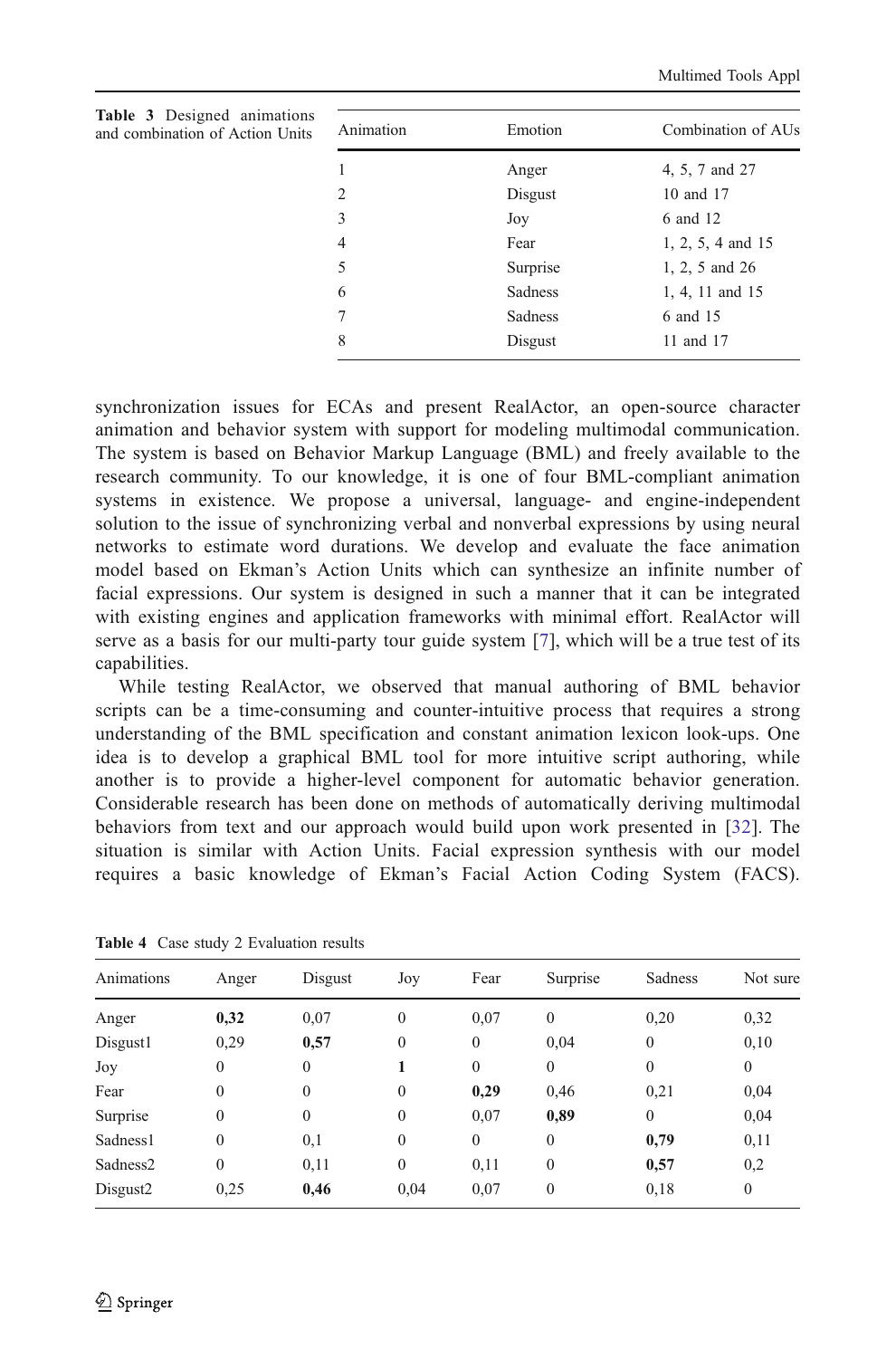<span id="page-18-0"></span>Although our system provides basic facial expressions scripted with BML code, we are contemplating development of a facial animation tool based on AU images and examples which would be an extension of the RealActor system. The tool would help researchers easily create facial expressions and script them with BML code realized by RealActor.

On low level, we plan to introduce a new animation system based on parametric motion graphs. The new system would support example-based parametric motion (achieved by blending multiple motion capture animations with the help of registration curves) [[31\]](#page-19-0) and employ parametric motion graphs for transitioning between motions [\[21\]](#page-19-0). In addition to this, we must improve our methods of gaze control, as constant gaze shifts play an important role in applications that involve multi-party interaction (such as the aforementioned tour guide system).

The current system provides full body animation with the exception of posture shifts. Since realization of body postures based on affective states is a frequently discussed topic in HCI literature [2, 10, [28\]](#page-19-0), we find it essential to develop an affective posture controller for RealActor.

#### References

- 1. Albrecht I, Haber J, Peter Seidel H (2002) Automatic generation of nonverbal facial expressions from speech. In: In Proc. Computer Graphics International 2002, pp 283–293
- 2. Bianchi-Berthouze N, Kleinsmith A (2003) A categorical approach to affective gesture recognition. Connect Sci 15(4):259–269
- 3. BML Specification <http://wiki.mindmakers.org/projects:BML:main>
- 4. Brkic M, Smid K, Pejsa T, Pandzic IS (2008) Towards natural head movement of autonomous speaker agent. In: Proceedings of the 12th International Conference on Knowledge-Based Intelligent Information and Engineering Systems KES 2008. 5178:73–80
- 5. Cassell J (2000) Embodied conversational agents. The MIT (April 2000)
- 6. Cassell J, Vilhjalmsson HH, Bickmore T (2001) Beat: the behavior expression animation toolkit. In: SIGGRAPH '01: Proceedings of the 28th annual conference on Computer graphics and interactive techniques, ACM, pp 477–486
- 7. Cerekovic A, Huang HH, Furukawa T, Yamaoka Y, Pandzic, IS, Nishida T, Nakano Y (2009) Implementing a multiuser tour guide system with an embodied conversational agent, International Conference on Active Media Technology (AMT2009), Beijin, China, October 22–24, (2009)
- 8. Cerekovic A, Pejsa T, Pandzic IS (2010) A controller-based animation system for synchronizing and realizing human-like conversational behaviors, Proceedings of COST Action 2102 International School Dublin
- 9. Chovil N (1991) Discourse-oriented facial displays in conversation. Res Lang Soc Interact 25:163–194
- 10. Coulson M (2004) Attributing emotion to static body postures: recognition accuracy, confusions, and viewpoint dependence. J Nonverbal Behav 28(2):117–139
- 11. Dariouch B, Ech Chafai N, Mancini M, Pelachaud C (2004) Tools to Create Individual ECAs, Workshop Humaine, Santorini, September (2004)
- 12. Ekman P (1973) Cross-cultural studies of facial expression, pp 169–222 in P. Ekman (ed.) Darwin and Facial Expression
- 13. Ekman P (1979) In: about brows: emotional and conversational signals. Cambridge University Press, Cambridge, pp 169–202
- 14. Ekman P, Friesen W (1978) Facial action coding system: a technique for the measurement of facial movement. Consulting Psychologists, Palo Alto
- 15. Face Gen 3d Human Faces: <http://www.facegen.com/>
- 16. Foster ME (2007) Enhancing human-computer interaction with embodied conversational agents, Universal access in human-computer interaction. Ambient Interaction, ISSN 0302–9743, Springer Verlag
- 17. Fratarcangeli M, Adolfi M, Stankovic K, Pandzic IS (2009) Animatable face models from uncalibrated input features. In: Proceedings of the 10th International Conference on Telecommunications ConTEL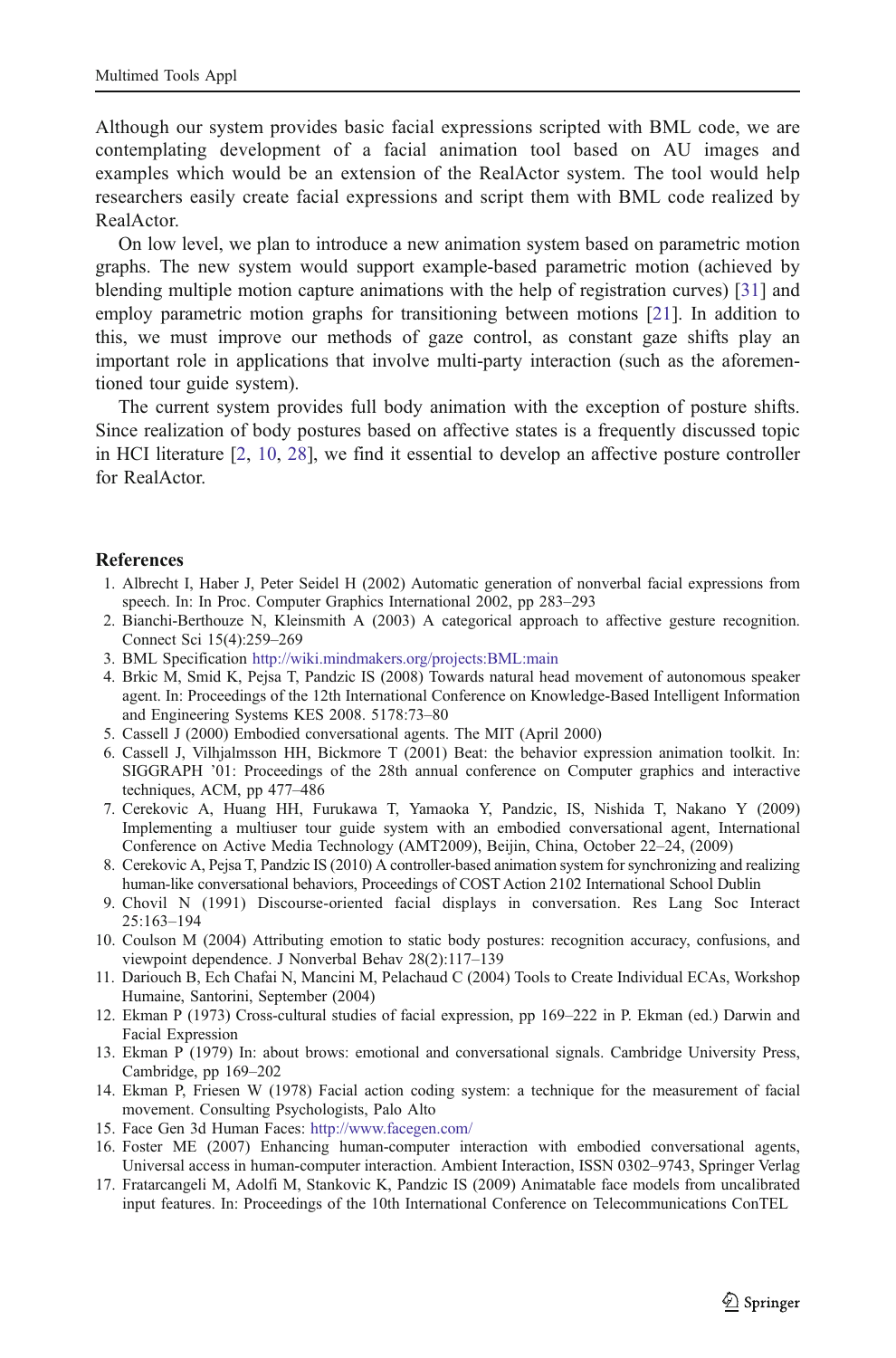- <span id="page-19-0"></span>18. Gebhard P, Schröder M, Charfuelan M, Endres C, Kipp M, Pammi S, Rumpler M, Türk O (2008) IDEAS4Games: building expressive virtual characters for computer games. In Proceedings of the 8th international Conference on intelligent Virtual Agents (Tokyo, Japan, September 01–03, 2008). H. Prendinger, J. Lester, and M. Ishizuka, Eds. Lecture Notes In Artificial Intelligence, vol. 5208. Springer-Verlag, Berlin, Heidelberg, 426–440
- 19. Gosselin P (1995) Kirouac, Gilles, Le decodage de prototypes emotionnels faciaux, Canadian Journal of Experimental Psychology, pp 313–329
- 20. Hartmann B, Mancini M, Pelachaud C (2002) Formational parameters and adaptive prototype instantiation for MPEG-4 compliant gesture synthesis. In: Proc. Computer Animation. (19–21), pp 111–119
- 21. Heck R, Gleicher M (2007) Parametric motion graphs. In: I3D '07: Proceedings of the 2007 symposium on Interactive 3D graphics and games, New York, NY, USA, ACM (2007) 129–136
- 22. Heloir A, Kipp M (2009) EMBR—A realtime animation engine for interactive embodied agents. IVA 2009, 393–404
- 23. Horde3D Next-Generation Graphics Engine, <http://www.horde3d.org/>
- 24. Ingemars N (2007) A feature based face tracker using extended Kalman filtering, 2007, University essay from Linköpings universitet
- 25. Irrlicht Engine, <http://irrlicht.sourceforge.net/>
- 26. Johnston M, Bangalore S (2000) Finite-state multimodal parsing and understanding. In Proceedings of the 18th Conference on Computational Linguistics - Volume 1 (Saarbrücken, Germany, July 31–August 04, 2000). International Conference On Computational Linguistics. Association for Computational Linguistics, Morristown, NJ, 369–375
- 27. Johnston M, Cohen PR, McGee D, Oviatt SL, Pittman JA, Smith I (1997) Unification-based multimodal integration. In Proceedings of the Eighth Conference on European Chapter of the Association For Computational Linguistics (Madrid, Spain, July 07–12, 1997). European Chapter Meeting of the ACL. Association for Computational Linguistics, Morristown, NJ, 281–288
- 28. Kleinsmith A, Bianchi-Berthouze N (2007) Recognizing affective dimensions from body posture. ACII (2007) 48–58
- 29. Kopp S, Wachsmuth I (2004) Synthesizing multimodal utterances for conversational agents. Comp Animat and Virtual Worlds 15:39–52
- 30. Kopp S, Krenn B, Marsella S, Marshall A, Pelachaud C, Pirker H, Thorisson K, Vilhjalmsson H (2006) Towards a common framework for multimodal generation: the behavior markup language. In: Intelligent Virtual Agents, pp 205–217
- 31. Kovar L (2004) Automated methods for data-driven synthesis of realistic and controllable human motion. PhD thesis, University of Wisconsin-Madison
- 32. Lee J, Marsella S (2006) Nonverbal behavior generator for embodied conversational agents. In: Intelligent Virtual Agents, pp 243–255
- 33. Matlab <http://www.mathworks.com>
- 34. McNeill D (1992) Hand and mind: what gestures reveal about thought. University of Chicago Press
- 35. Microsoft Speech API: <http://www.microsoft.com/speech>
- 36. Neff M, Kipp M, Albrecht I, Seidel HP (2008) Gesture modeling and animation based on a probabilistic re-creation of speaker style. ACM Trans Graph 27(1):1–24
- 37. OGRE Open Source 3D Graphics Engine, <http://www.ogre3d.org/>
- 38. Oviatt SL, DeAngeli A, Kuhn K (1997) Integration and synchronization of input modes during multimodal human-computer interaction. In Proceedings of the Conference on Human Factors in Computing Systems: CHI '97, pages 415–422, Atlanta, Georgia. ACM Press, New York.
- 39. Pandzic IS, Forchheimer R (2002) MPEG-4 Facial Animation—The standard, implementations and applications", John Wiley & Sons (2002) ISBN 0-470-84465-5
- 40. Pandzic IS, Ahlberg J, Wzorek M, Rudol P, Mosmondor M (2003) Faces everywhere: towards ubiquitous production and delivery of face animation. In: Proceedings of the 2nd International Conference on Mobile and Ubiquitous Multimedia MUM 2003, pp 49–55
- 41. Pejsa T, Pandzic IS (2009) Architecture of an animation system for human characters. In: Proceedings of the 10th International Conference on Telecommunications ConTEL 2009
- 42. Pelachaud C (2009) Studies on gesture expressivity for a virtual agent. Speech Communication, special issue in honor of Bjorn Granstrom and Rolf Carlson, to appear
- 43. Rojas R (1996) Neural networks—a systematic introduction. Springer-Verlag
- 44. Schroeder M, Hunecke A (2007) Mary tts participation in the blizzard challenge 2007. In: Proceedings of the Blizzard Challenge 2007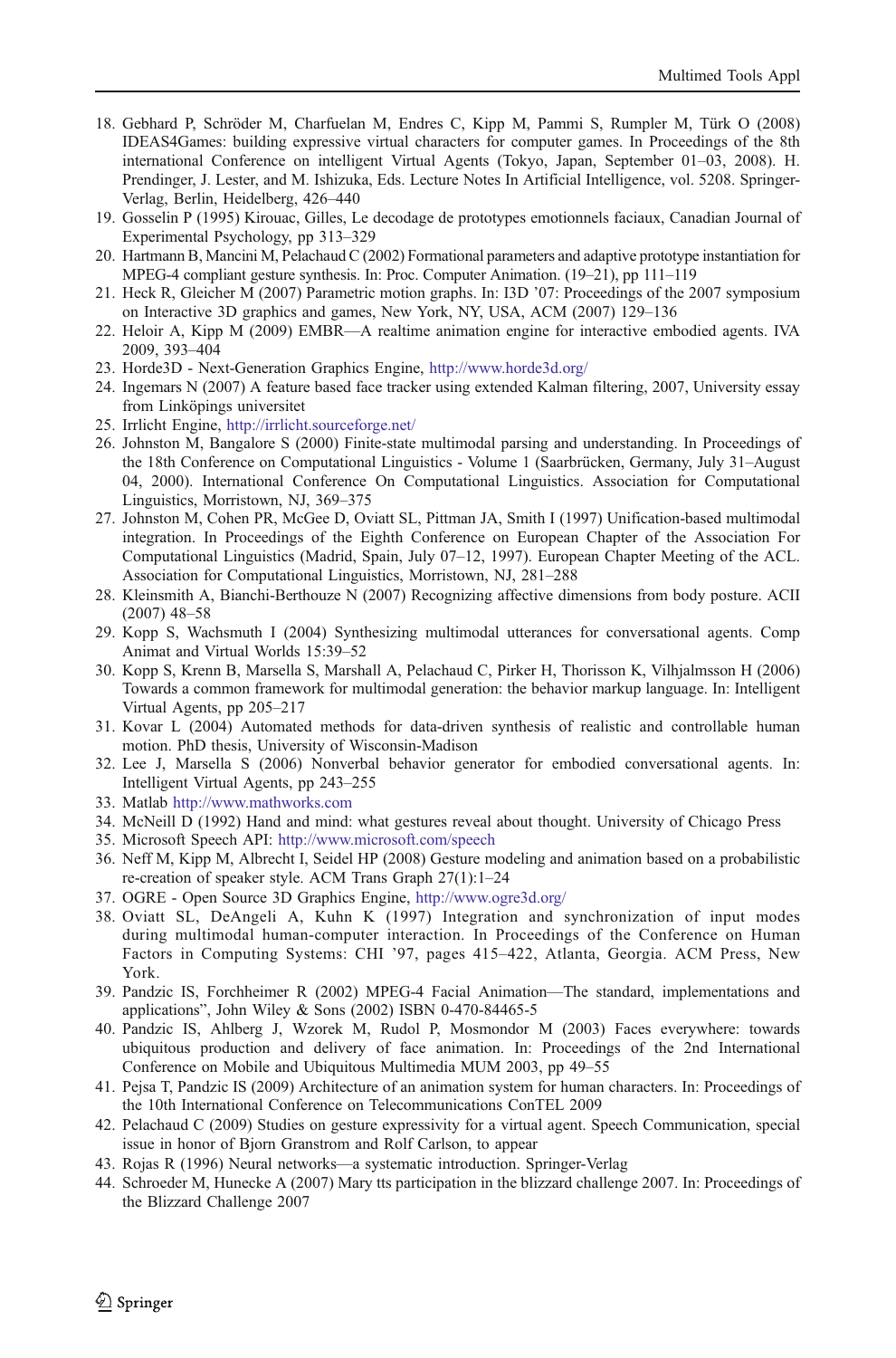- <span id="page-20-0"></span>45. Smid K, Zoric G, Pandzic IS (2006) [huge]: Universal architecture for statistically based human gesturing. In: Proceedings of the 6th International Conference on Intelligent Virtual Agents IVA 2006, pp 256–269
- 46. Spierling U (2005) Interactive digital storytelling: towards a hybrid conceptual approach. Paper presented at DIGRA 2005, Simon Fraser University, Burnaby, BC, Canada
- 47. Spierling U (2005) Beyond virtual tutors: semi-autonomous characters as learning companions. In ACM SIGGRAPH 2005 Educators Program (Los Angeles, California, July 31–August 04, 2005). P. Beckmann-Wells, Ed. SIGGRAPH '05. ACM, New York, NY, 5
- 48. Steinmetz R (1996) Human perception of jitter and media synchronization. IEEE J Sel Areas Commun 14(1)
- 49. Stone M, DeCarlo D, Oh I, Rodriguez C, Stere A, Lees A, Bregler C (2004) Speaking with hands: Creating animated conversational characters from recordings of human performance. In: Proceedings of ACM SIGGRAPH 2004 23:506–513
- 50. Taylor PA, Black A, Caley R (1998) The architecture of the festival speech synthesis system. In: The Third ESCA Workshop in Speech Synthesis, pp 147–151
- 51. Thiebaux M, Marshall A, Marsella S, Kallmann M (2008) Smartbody: behavior realization for embodied conversational agents. In: Proceedings of Autonomous Agents and Multi-Agent Systems AAMAS
- 52. Van Deemter K, Krenn B, Piwek P, Klesen M, Schroeder M, Baumann S (2008) Fully generated scripted dialogue for embodied agents. Articial Intelligence, pp 1219–1244
- 53. Vilhjalmsson H, Cantelmo N, Cassell J, Chafai NE, Kipp M, Kopp S, Mancini M, Marsella S, Marshall AN, Pelachaud C, Ruttkay Z, Thorisson KR, Welbergen H, Werf RJ (2007) The behavior markup language: recent developments and challenges. In: IVA '07: Proceedings of the 7th international conference on Intelligent Virtual Agents, Springer-Verlag, pp 99–11
- 54. Vinayagamoorthy V, Gillies M, Steed A, Tanguy E, Pan X, Loscos C, Slater M (2006) Building expression into virtual characters. In Eurographics Conference State of the Art Reports
- 55. Wehrle T, Kaiser S, Schmidt S, Scherer KR (2000) Studying the dynamics of emotional expression using synthesized facial muscle movements. J Pers Soc Psychol 78(1):105–119
- 56. Zorić G, Pandžić IS (2005) A real-time lip sync system using a genetic algorithm for automatic neural network configuration, in Proceedings of the International Conference on Multimedia & Expo, ICME 2005, Amsterdam, Netherlands
- 57. Zoric G, Smid K, Pandzic IS (2009) Towards facial gestures generation by speech signal analysis using huge architecture. In: Multimodal signals: cognitive and algorithmic issues: COST Action 2102 and euCognition International School Vietri sul Mare, Italy, April 21–26, 2008 Revised Selected and Invited Papers, Berlin, Heidelberg, Springer-Verlag, pp 112–120



Aleksandra Čereković is a Ph.D. student and research and teaching assistant at the Faculty of Electrical Engineering and Computing, University of Zagreb, Croatia. As undergraduate student, she has been working on the topic of lip synchronization for real-time character animation. In year 2006 she had participated in eNTERFACE '06 workshop on Multimodal Interfaces on the project "An Agent Based Multicultural Customer Service Application". Two years later she was a leader of the project "Multimodal communication with a tour guide ECA" on the eNTERFACE workshop in Paris. Besides, she had participated in Peach Summer School in year 2007, and two spring schools of the COST 2102 action in Vietri and Dublin (year 2007 and 2009). Her research interests are multimodal communication, virtual character animation and embodied conversational agents.